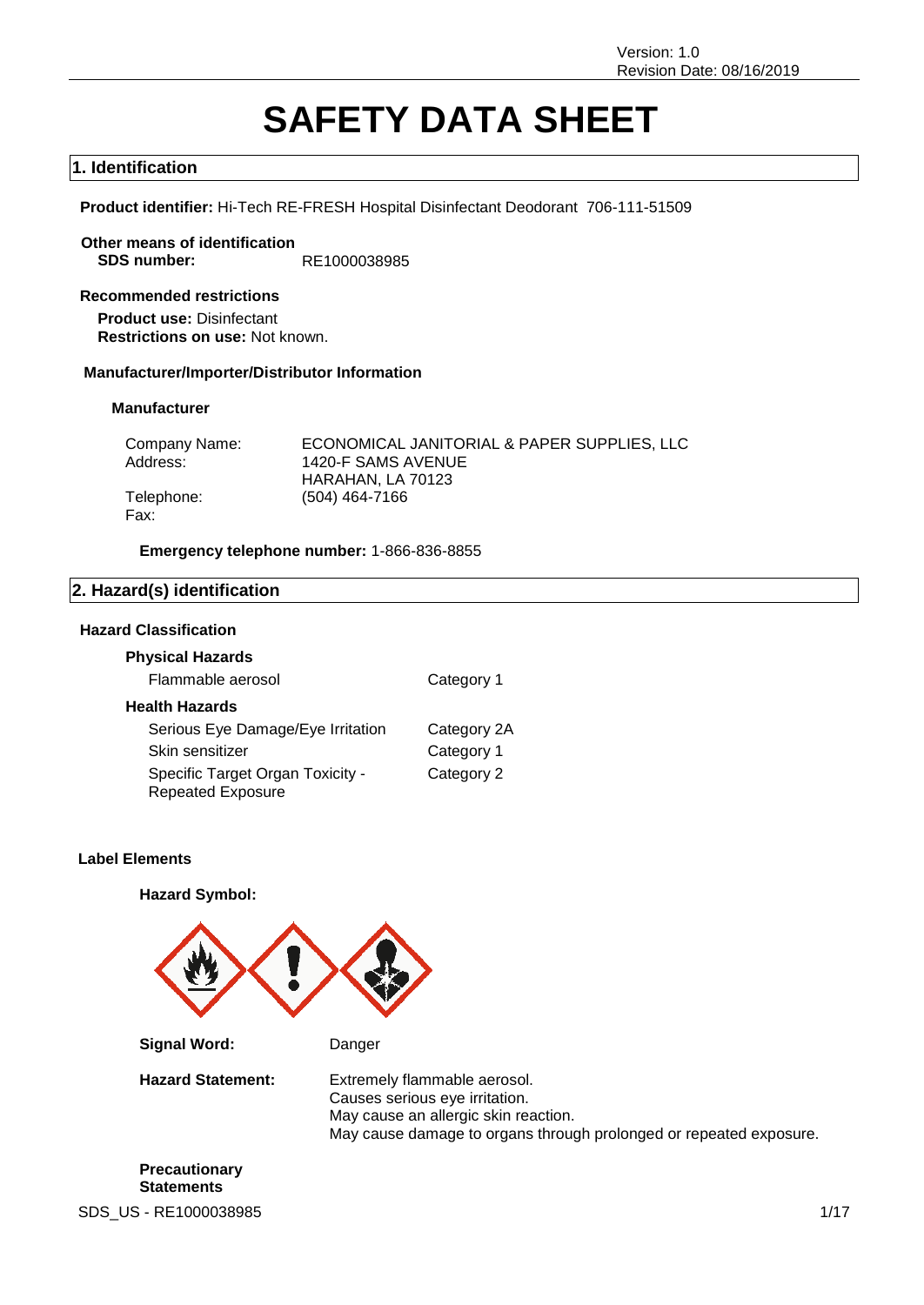| <b>Prevention:</b>                            | Keep away from heat, hot surfaces, sparks, open flames and other ignition<br>sources. No smoking. Do not spray on an open flame or other ignition<br>source. Do not pierce or burn, even after use. Wash thoroughly after<br>handling. Wear protective gloves/protective clothing/eye protection/face<br>protection. Contaminated work clothing should not be allowed out of the<br>workplace. Do not breathe dust/fume/gas/mist/vapors/spray.       |
|-----------------------------------------------|------------------------------------------------------------------------------------------------------------------------------------------------------------------------------------------------------------------------------------------------------------------------------------------------------------------------------------------------------------------------------------------------------------------------------------------------------|
| <b>Response:</b>                              | IF IN EYES: Rinse cautiously with water for several minutes. Remove<br>contact lenses, if present and easy to do. Continue rinsing. If eye irritation<br>persists: Get medical advice/attention. IF ON SKIN: Wash with plenty of<br>water/# If skin irritation or rash occurs: Get medical advice/attention. Get<br>medical advice/attention if you feel unwell. Specific treatment (see on this<br>label). Wash contaminated clothing before reuse. |
| Storage:                                      | Protect from sunlight. Do not expose to temperatures exceeding<br>50°C/122°F.                                                                                                                                                                                                                                                                                                                                                                        |
| Disposal:                                     | Dispose of contents/container to an appropriate treatment and disposal<br>facility in accordance with applicable laws and regulations, and product<br>characteristics at time of disposal.                                                                                                                                                                                                                                                           |
| Hazard(s) not otherwise<br>classified (HNOC): | None.                                                                                                                                                                                                                                                                                                                                                                                                                                                |

### **3. Composition/information on ingredients**

### **Mixtures**

| <b>Chemical Identity</b>                                                                      | <b>CAS number</b> | Content in percent (%)* |
|-----------------------------------------------------------------------------------------------|-------------------|-------------------------|
| Ethanol                                                                                       | 64-17-5           | $10 - 20%$              |
| Ethanol, 2-(2-butoxyethoxy)-                                                                  | 112-34-5          | $10 - 20%$              |
| Propane                                                                                       | 74-98-6           | 1 - <5%                 |
| <b>Butane</b>                                                                                 | 106-97-8          | $1 - 5\%$               |
| Glycine, N,N'-1,2-ethanediylbis[N-<br>(carboxymethyl)-, sodium salt (1:4)                     | $64 - 02 - 8$     | 1 - <3%                 |
| 2-Propanol, 2-methyl-                                                                         | 75-65-0           | $0.1 - 1\%$             |
| Quaternary ammonium<br>compounds, C12-14-<br>alkyl[(ethylphenyl)methyl]dimethyl,<br>chlorides | 85409-23-0        | $0.1 - 0.25\%$          |
| 2,6-Octadienal, 3,7-dimethyl-                                                                 | 5392-40-5         | $0.1 - 1\%$             |
| Sodium hydroxide (Na(OH))                                                                     | 1310-73-2         | $0.1 - 1\%$             |

\* All concentrations are percent by weight unless ingredient is a gas. Gas concentrations are in percent by volume.

### **4. First-aid measures**

| Ingestion:           | Call a POISON CENTER/doctor if you feel unwell. Rinse mouth.                                                                                                                                                                                                                                       |
|----------------------|----------------------------------------------------------------------------------------------------------------------------------------------------------------------------------------------------------------------------------------------------------------------------------------------------|
| Inhalation:          | Move to fresh air.                                                                                                                                                                                                                                                                                 |
| <b>Skin Contact:</b> | If skin irritation occurs: Get medical advice/attention. Destroy or thoroughly<br>clean contaminated shoes. Immediately remove contaminated clothing and<br>shoes and wash skin with soap and plenty of water. If skin irritation or an<br>allergic skin reaction develops, get medical attention. |
| Eye contact:         | Immediately flush with plenty of water for at least 15 minutes. If easy to do,<br>remove contact lenses. Get medical attention.                                                                                                                                                                    |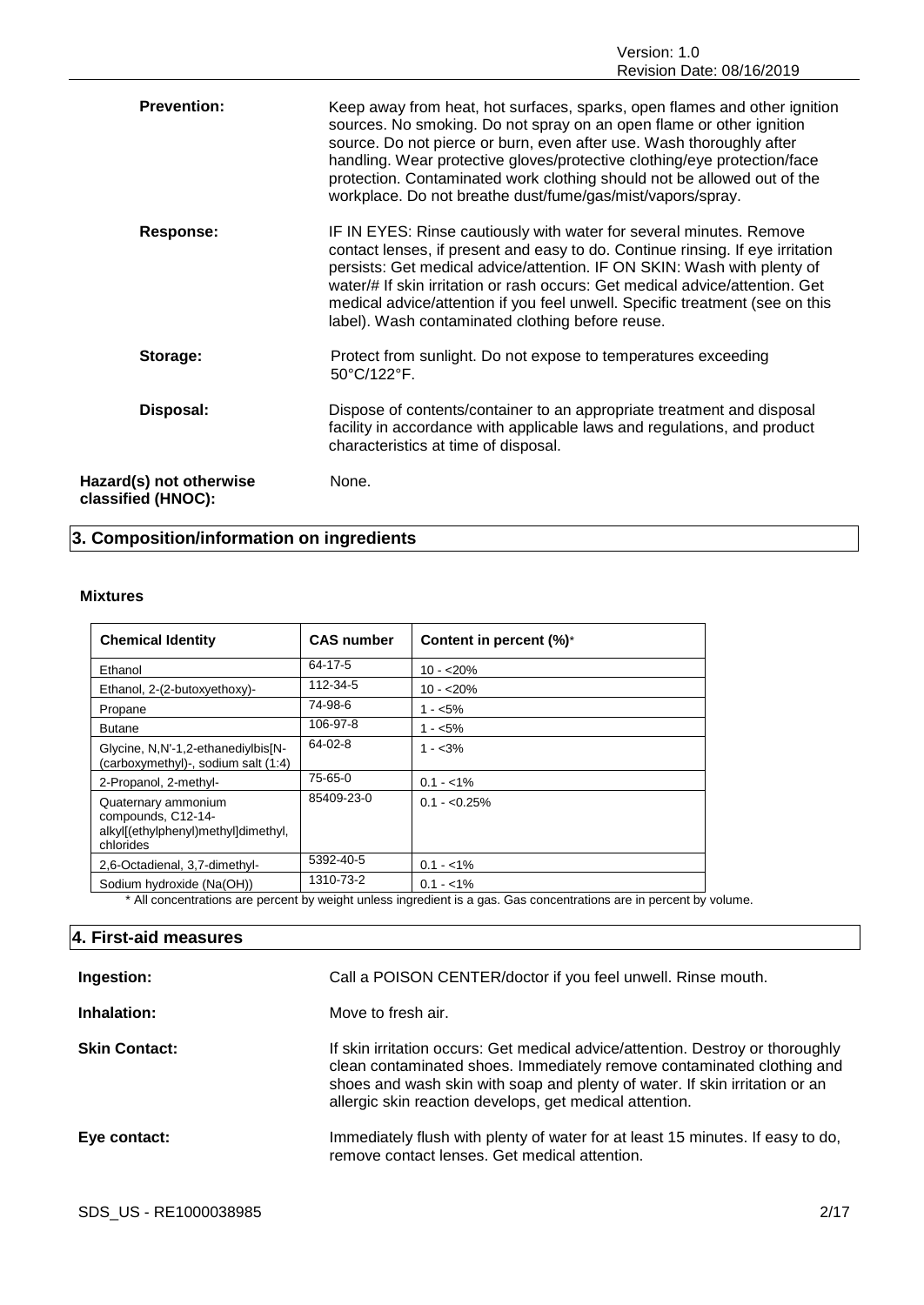### **Most important symptoms/effects, acute and delayed**

**Symptoms:** No data available.

**Hazards:** No data available.

### **Indication of immediate medical attention and special treatment needed**

| Treatment:                                                                        | No data available.                                                                                                                                                                                                                                                                                                                                                |  |  |
|-----------------------------------------------------------------------------------|-------------------------------------------------------------------------------------------------------------------------------------------------------------------------------------------------------------------------------------------------------------------------------------------------------------------------------------------------------------------|--|--|
| 5. Fire-fighting measures                                                         |                                                                                                                                                                                                                                                                                                                                                                   |  |  |
| <b>General Fire Hazards:</b>                                                      | Use water spray to keep fire-exposed containers cool. Fight fire from a<br>protected location. Move containers from fire area if you can do so without<br>risk.                                                                                                                                                                                                   |  |  |
| Suitable (and unsuitable) extinguishing media                                     |                                                                                                                                                                                                                                                                                                                                                                   |  |  |
| <b>Suitable extinguishing</b><br>media:                                           | Use fire-extinguishing media appropriate for surrounding materials.                                                                                                                                                                                                                                                                                               |  |  |
| <b>Unsuitable extinguishing</b><br>media:                                         | Do not use water jet as an extinguisher, as this will spread the fire.                                                                                                                                                                                                                                                                                            |  |  |
| Specific hazards arising from<br>the chemical:                                    | Vapors may travel considerable distance to a source of ignition and flash<br>back.                                                                                                                                                                                                                                                                                |  |  |
| Special protective equipment and precautions for firefighters                     |                                                                                                                                                                                                                                                                                                                                                                   |  |  |
| <b>Special fire fighting</b><br>procedures:                                       | No data available.                                                                                                                                                                                                                                                                                                                                                |  |  |
| <b>Special protective equipment</b><br>for fire-fighters:                         | Firefighters must use standard protective equipment including flame<br>retardant coat, helmet with face shield, gloves, rubber boots, and in<br>enclosed spaces, SCBA.                                                                                                                                                                                            |  |  |
| 6. Accidental release measures                                                    |                                                                                                                                                                                                                                                                                                                                                                   |  |  |
| <b>Personal precautions,</b><br>protective equipment and<br>emergency procedures: | Ventilate closed spaces before entering them. ELIMINATE all ignition<br>sources (no smoking, flares, sparks or flames in immediate area). Keep<br>upwind. See Section 8 of the SDS for Personal Protective Equipment. Do<br>not touch damaged containers or spilled material unless wearing<br>appropriate protective clothing. Keep unauthorized personnel away. |  |  |
| <b>Methods and material for</b><br>containment and cleaning<br>up:                | Absorb spill with vermiculite or other inert material, then place in a container<br>for chemical waste.                                                                                                                                                                                                                                                           |  |  |
| <b>Notification Procedures:</b>                                                   | Prevent entry into waterways, sewer, basements or confined areas. Stop<br>the flow of material, if this is without risk. ELIMINATE all ignition sources<br>(no smoking, flares, sparks or flames in immediate area). Stop leak if you<br>can do so without risk.                                                                                                  |  |  |
| <b>Environmental Precautions:</b>                                                 | Do not contaminate water sources or sewer. Prevent further leakage or<br>spillage if safe to do so.                                                                                                                                                                                                                                                               |  |  |

### **7. Handling and storage**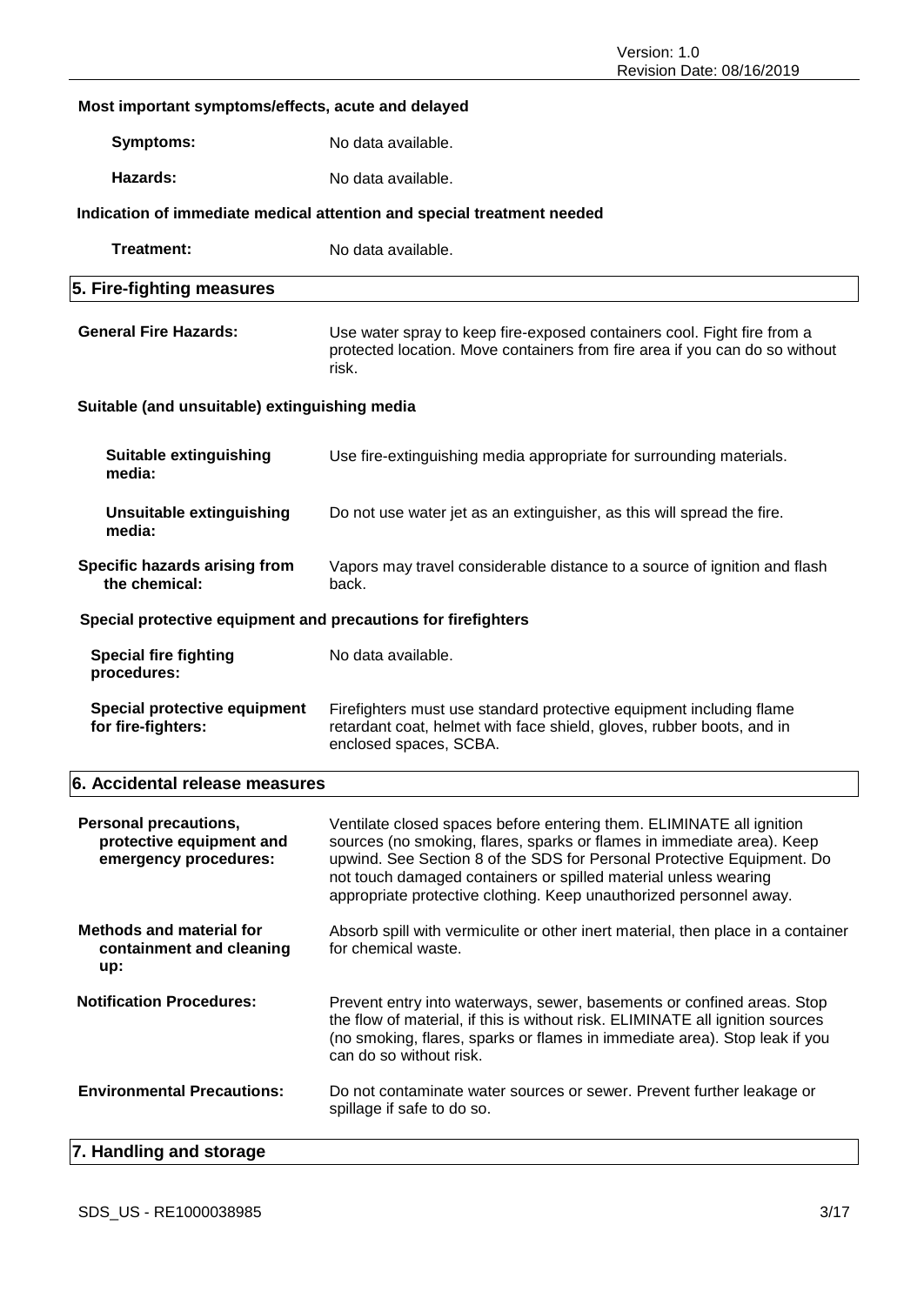| Precautions for safe handling: | Avoid contact with eyes. Wash hands thoroughly after handling. Keep away<br>from heat, hot surfaces, sparks, open flames and other ignition sources. No<br>smoking. Do not spray on an open flame or other ignition source. Do not<br>pierce or burn, even after use. Avoid contact with eyes, skin, and clothing. |
|--------------------------------|--------------------------------------------------------------------------------------------------------------------------------------------------------------------------------------------------------------------------------------------------------------------------------------------------------------------|
| Conditions for safe storage,   | Pressurized container: protect from sunlight and do not expose to                                                                                                                                                                                                                                                  |
| including any                  | temperatures exceeding 50°C. Do not pierce or burn, even after use.                                                                                                                                                                                                                                                |
| incompatibilities:             | Aerosol Level 1                                                                                                                                                                                                                                                                                                    |

## **8. Exposure controls/personal protection**

### **Control Parameters**

### **Occupational Exposure Limits**

| <b>Chemical Identity</b>                                        | <b>Type</b>    | <b>Exposure Limit Values</b> |               | <b>Source</b>                                                                                 |
|-----------------------------------------------------------------|----------------|------------------------------|---------------|-----------------------------------------------------------------------------------------------|
| Ethanol                                                         | <b>TWA PEL</b> | 1,000 ppm                    | 1,900 mg/m3   | US. California Code of Regulations, Title 8,<br>Section 5155. Airborne Contaminants (09 2006) |
|                                                                 | REL            | 1,000 ppm                    | 1,900 mg/m3   | US. NIOSH: Pocket Guide to Chemical Hazards<br>(2005)                                         |
|                                                                 | PEL            | 1,000 ppm                    | 1,900 mg/m3   | US. OSHA Table Z-1 Limits for Air Contaminants<br>(29 CFR 1910.1000) (02 2006)                |
|                                                                 | <b>TWA</b>     | 1,000 ppm                    | 1,900 mg/m3   | US. OSHA Table Z-1-A (29 CFR 1910.1000)<br>(1989)                                             |
|                                                                 | <b>TWA</b>     | 1,000 ppm                    | 1,900 mg/m3   | US. Tennessee. OELs. Occupational Exposure<br>Limits, Table Z1A (06 2008)                     |
|                                                                 | <b>STEL</b>    | 1,000 ppm                    |               | US. ACGIH Threshold Limit Values (2009)                                                       |
|                                                                 | AN ESL         |                              | 1,880 µg/m3   | US. Texas. Effects Screening Levels (Texas<br>Commission on Environmental Quality) (11 2016)  |
|                                                                 | <b>STESL</b>   |                              | 10,000 ppb    | US. Texas. Effects Screening Levels (Texas<br>Commission on Environmental Quality) (11 2016)  |
|                                                                 | AN ESL         |                              | 1,000 ppb     | US. Texas. Effects Screening Levels (Texas<br>Commission on Environmental Quality) (11 2016)  |
|                                                                 | <b>ST ESL</b>  |                              | 18,800 µg/m3  | US. Texas. Effects Screening Levels (Texas<br>Commission on Environmental Quality) (11 2016)  |
| Ethanol, 2-(2-butoxyethoxy)-                                    | <b>ST ESL</b>  |                              | 670 µg/m3     | US. Texas. Effects Screening Levels (Texas<br>Commission on Environmental Quality) (11 2016)  |
|                                                                 | <b>ST ESL</b>  |                              | 100 ppb       | US. Texas. Effects Screening Levels (Texas<br>Commission on Environmental Quality) (11 2016)  |
|                                                                 | AN ESL         |                              | 10 ppb        | US. Texas. Effects Screening Levels (Texas<br>Commission on Environmental Quality) (11 2016)  |
|                                                                 | AN ESL         |                              | $67 \mu g/m3$ | US. Texas. Effects Screening Levels (Texas<br>Commission on Environmental Quality) (11 2016)  |
| Ethanol, 2-(2-butoxyethoxy)- -<br>Inhalable fraction and vapor. | <b>TWA</b>     | 10 ppm                       |               | US. ACGIH Threshold Limit Values (03 2013)                                                    |
| Propane                                                         | REL            | 1,000 ppm                    | 1,800 mg/m3   | US. NIOSH: Pocket Guide to Chemical Hazards<br>(2005)                                         |
|                                                                 | PEL            | 1,000 ppm                    | 1,800 mg/m3   | US. OSHA Table Z-1 Limits for Air Contaminants<br>(29 CFR 1910.1000) (02 2006)                |
|                                                                 | <b>TWA PEL</b> | 1,000 ppm                    | 1,800 mg/m3   | US. California Code of Regulations, Title 8,<br>Section 5155. Airborne Contaminants (09 2006) |
|                                                                 | <b>TWA</b>     | 1,000 ppm                    | 1,800 mg/m3   | US. Tennessee. OELs. Occupational Exposure<br>Limits, Table Z1A (06 2008)                     |
|                                                                 | <b>TWA</b>     | 1,000 ppm                    | 1,800 mg/m3   | US. OSHA Table Z-1-A (29 CFR 1910.1000)<br>(1989)                                             |
| <b>Butane</b>                                                   | <b>REL</b>     | 800 ppm                      | 1,900 mg/m3   | US. NIOSH: Pocket Guide to Chemical Hazards<br>(2005)                                         |
|                                                                 | <b>TWA</b>     | 800 ppm                      | 1,900 mg/m3   | US. Tennessee. OELs. Occupational Exposure<br>Limits, Table Z1A (06 2008)                     |
|                                                                 | <b>STEL</b>    | 1,000 ppm                    |               | US. ACGIH Threshold Limit Values (03 2018)                                                    |
|                                                                 | <b>TWA</b>     | 800 ppm                      | 1,900 mg/m3   | US. OSHA Table Z-1-A (29 CFR 1910.1000)<br>(1989)                                             |
|                                                                 | AN ESL         |                              | 3,000 ppb     | US. Texas. Effects Screening Levels (Texas<br>Commission on Environmental Quality) (11 2016)  |
|                                                                 | AN ESL         |                              | 7,100 µg/m3   | US. Texas. Effects Screening Levels (Texas<br>Commission on Environmental Quality) (11 2016)  |
|                                                                 | <b>TWA PEL</b> | 800 ppm                      | 1,900 mg/m3   | US. California Code of Regulations, Title 8,<br>Section 5155. Airborne Contaminants (09 2006) |
|                                                                 | ST ESL         |                              | 66,000 µg/m3  | US. Texas. Effects Screening Levels (Texas<br>Commission on Environmental Quality) (11 2016)  |
|                                                                 | ST ESL         |                              | 28,000 ppb    | US. Texas. Effects Screening Levels (Texas<br>Commission on Environmental Quality) (11 2016)  |
| 2-Propanol, 2-methyl-                                           | <b>TWA</b>     | $100$ ppm                    | 300 mg/m3     | US. Tennessee. OELs. Occupational Exposure<br>Limits, Table Z1A (06 2008)                     |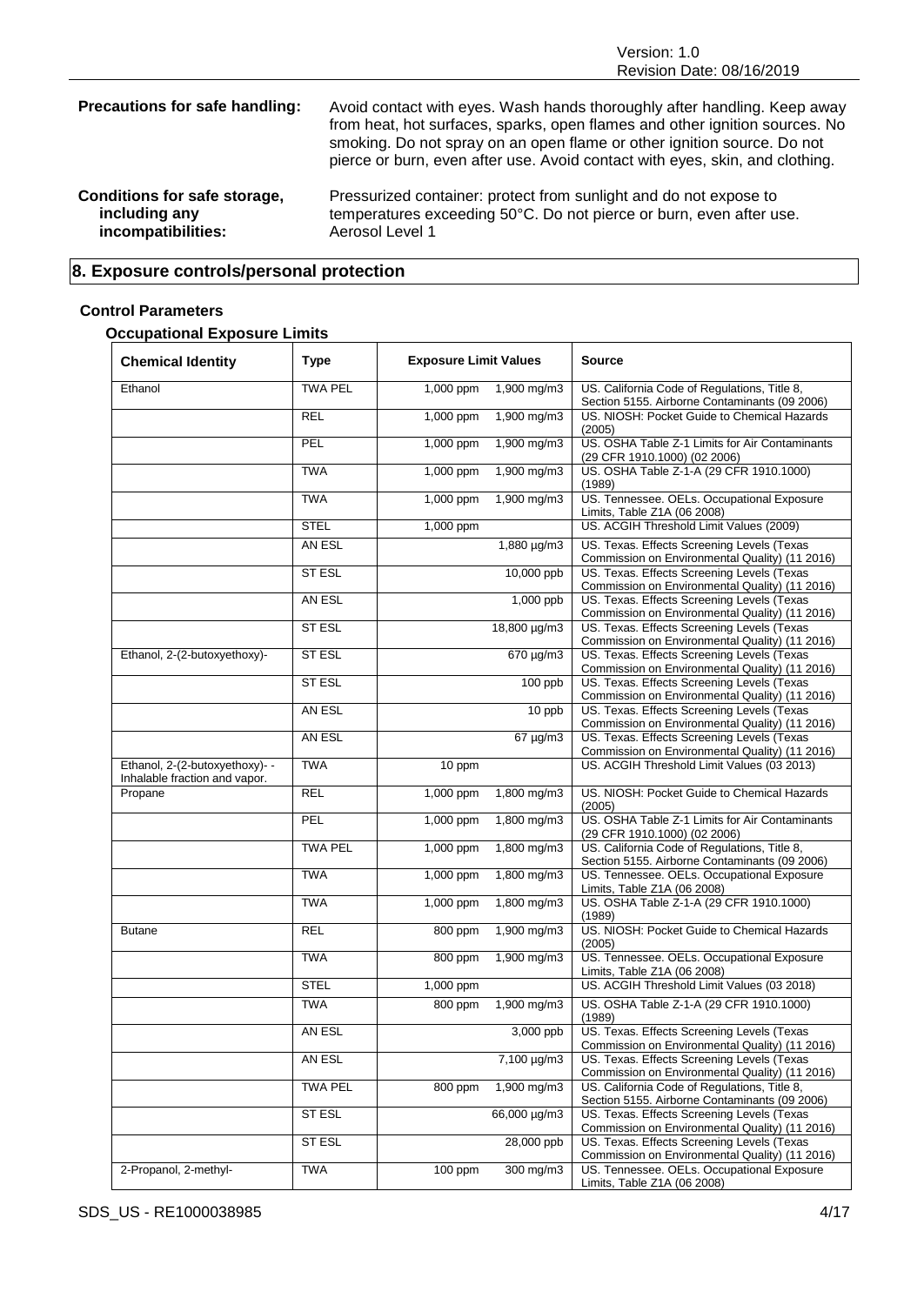|                                                                | <b>STEL</b>    | 150 ppm | 450 mg/m3            | US. Tennessee. OELs. Occupational Exposure<br>Limits, Table Z1A (06 2008)                     |
|----------------------------------------------------------------|----------------|---------|----------------------|-----------------------------------------------------------------------------------------------|
|                                                                | ST ESL         |         | $\overline{200}$ ppb | US. Texas. Effects Screening Levels (Texas<br>Commission on Environmental Quality) (11 2016)  |
|                                                                | AN ESL         |         | 20 ppb               | US. Texas. Effects Screening Levels (Texas<br>Commission on Environmental Quality) (11 2016)  |
|                                                                | AN ESL         |         | $62 \mu g/m3$        | US. Texas. Effects Screening Levels (Texas<br>Commission on Environmental Quality) (11 2016)  |
|                                                                | <b>ST ESL</b>  |         | 620 µg/m3            | US. Texas. Effects Screening Levels (Texas<br>Commission on Environmental Quality) (11 2016)  |
|                                                                | <b>STEL</b>    | 150 ppm | 450 mg/m3            | US. NIOSH: Pocket Guide to Chemical Hazards<br>(2005)                                         |
|                                                                | <b>TWA</b>     | 100 ppm | 300 mg/m3            | US. OSHA Table Z-1-A (29 CFR 1910.1000)                                                       |
|                                                                | <b>PEL</b>     | 100 ppm | 300 mg/m3            | (1989)<br>US. OSHA Table Z-1 Limits for Air Contaminants<br>(29 CFR 1910.1000) (02 2006)      |
|                                                                | <b>TWA</b>     | 100 ppm |                      | US. ACGIH Threshold Limit Values (2008)                                                       |
|                                                                | <b>STEL</b>    | 150 ppm | 450 mg/m3            | US. OSHA Table Z-1-A (29 CFR 1910.1000)<br>(1989)                                             |
|                                                                | <b>STEL</b>    | 150 ppm | 450 mg/m3            | US. California Code of Regulations, Title 8,<br>Section 5155. Airborne Contaminants (09 2006) |
|                                                                | <b>TWA PEL</b> | 100 ppm | 300 mg/m3            | US. California Code of Regulations, Title 8,                                                  |
|                                                                | <b>REL</b>     | 100 ppm | 300 mg/m3            | Section 5155. Airborne Contaminants (09 2006)<br>US. NIOSH: Pocket Guide to Chemical Hazards  |
| 2,6-Octadienal, 3,7-dimethyl- -                                | <b>TWA</b>     | 5 ppm   |                      | (2005)<br>US. ACGIH Threshold Limit Values (01 2010)                                          |
| Inhalable fraction and vapor.<br>2,6-Octadienal, 3,7-dimethyl- | <b>ST ESL</b>  |         | 50 ppb               | US. Texas. Effects Screening Levels (Texas                                                    |
|                                                                |                |         |                      | Commission on Environmental Quality) (11 2016)                                                |
|                                                                | ST ESL         |         | 310 µg/m3            | US. Texas. Effects Screening Levels (Texas<br>Commission on Environmental Quality) (11 2016)  |
|                                                                | AN ESL         |         | $31 \mu g/m3$        | US. Texas. Effects Screening Levels (Texas<br>Commission on Environmental Quality) (11 2016)  |
|                                                                | AN ESL         |         | $5$ ppb              | US. Texas. Effects Screening Levels (Texas<br>Commission on Environmental Quality) (11 2016)  |
| Sodium hydroxide (Na(OH))                                      | Ceiling        |         | $2$ mg/m $3$         | US. ACGIH Threshold Limit Values (2008)                                                       |
|                                                                | Ceiling        |         | $2$ mg/m $3$         | US. OSHA Table Z-1-A (29 CFR 1910.1000)<br>(1989)                                             |
|                                                                | Ceil_Time      |         | $2$ mg/m $3$         | US. NIOSH: Pocket Guide to Chemical Hazards<br>(2005)                                         |
|                                                                | PEL            |         | $2$ mg/m $3$         | US. OSHA Table Z-1 Limits for Air Contaminants<br>(29 CFR 1910.1000) (02 2006)                |
|                                                                | Ceiling        |         | $2$ mg/m $3$         | US. Tennessee. OELs. Occupational Exposure<br>Limits, Table Z1A (06 2008)                     |
|                                                                | Ceiling        |         | $2$ mg/m $3$         | US. California Code of Regulations, Title 8,<br>Section 5155. Airborne Contaminants (09 2006) |
| Sodium hydroxide (Na(OH)) -<br>Particulate.                    | AN ESL         |         | $2 \mu g/m3$         | US. Texas. Effects Screening Levels (Texas<br>Commission on Environmental Quality) (11 2016)  |
|                                                                | <b>STESL</b>   |         | 20 µg/m3             | US. Texas. Effects Screening Levels (Texas<br>Commission on Environmental Quality) (11 2016)  |
| Ethanol, 2-butoxy-                                             | <b>TWA</b>     | 20 ppm  |                      | US. ACGIH Threshold Limit Values (2008)                                                       |
|                                                                | <b>TWA</b>     | 25 ppm  | 120 mg/m3            | US. OSHA Table Z-1-A (29 CFR 1910.1000)<br>(1989)                                             |
|                                                                | <b>REL</b>     | 5 ppm   | $24 \text{ mg/m}$ 3  | US. NIOSH: Pocket Guide to Chemical Hazards<br>(2005)                                         |
|                                                                | PEL            | 50 ppm  | 240 mg/m3            | US. OSHA Table Z-1 Limits for Air Contaminants<br>(29 CFR 1910.1000) (02 2006)                |
|                                                                | <b>TWA PEL</b> | 20 ppm  | $\frac{1}{97}$ mg/m3 | US. California Code of Regulations, Title 8,<br>Section 5155. Airborne Contaminants (09 2006) |
|                                                                | <b>TWA</b>     | 25 ppm  | 120 mg/m3            | US. Tennessee. OELs. Occupational Exposure<br>Limits, Table Z1A (06 2008)                     |
|                                                                | AN ESL         |         | 760 ppb              | US. Texas. Effects Screening Levels (Texas<br>Commission on Environmental Quality) (11 2016)  |
|                                                                | AN ESL         |         | $3,700 \mu g/m3$     | US. Texas. Effects Screening Levels (Texas<br>Commission on Environmental Quality) (11 2016)  |
|                                                                | ST ESL         |         | 2,900 µg/m3          | US. Texas. Effects Screening Levels (Texas                                                    |
|                                                                | ST ESL         |         | 600 ppb              | Commission on Environmental Quality) (11 2016)<br>US. Texas. Effects Screening Levels (Texas  |
| Ammonium hydroxide                                             | AN ESL         |         | 92 µg/m3             | Commission on Environmental Quality) (11 2016)<br>US. Texas. Effects Screening Levels (Texas  |
| ((NH4)(OH))                                                    | ST ESL         |         | 180 µg/m3            | Commission on Environmental Quality) (11 2016)<br>US. Texas. Effects Screening Levels (Texas  |
|                                                                | <b>STEL</b>    | 35 ppm  |                      | Commission on Environmental Quality) (11 2016)<br>US. ACGIH Threshold Limit Values (2008)     |
|                                                                | <b>TWA</b>     | 25 ppm  |                      | US. ACGIH Threshold Limit Values (2008)                                                       |
|                                                                | <b>TWA PEL</b> | 25 ppm  | 18 mg/m3             | US. California Code of Regulations, Title 8,                                                  |
|                                                                | <b>STEL</b>    | 35 ppm  | 27 mg/m3             | Section 5155. Airborne Contaminants (09 2006)<br>US. California Code of Regulations, Title 8, |
|                                                                |                |         |                      | Section 5155. Airborne Contaminants (09 2006)                                                 |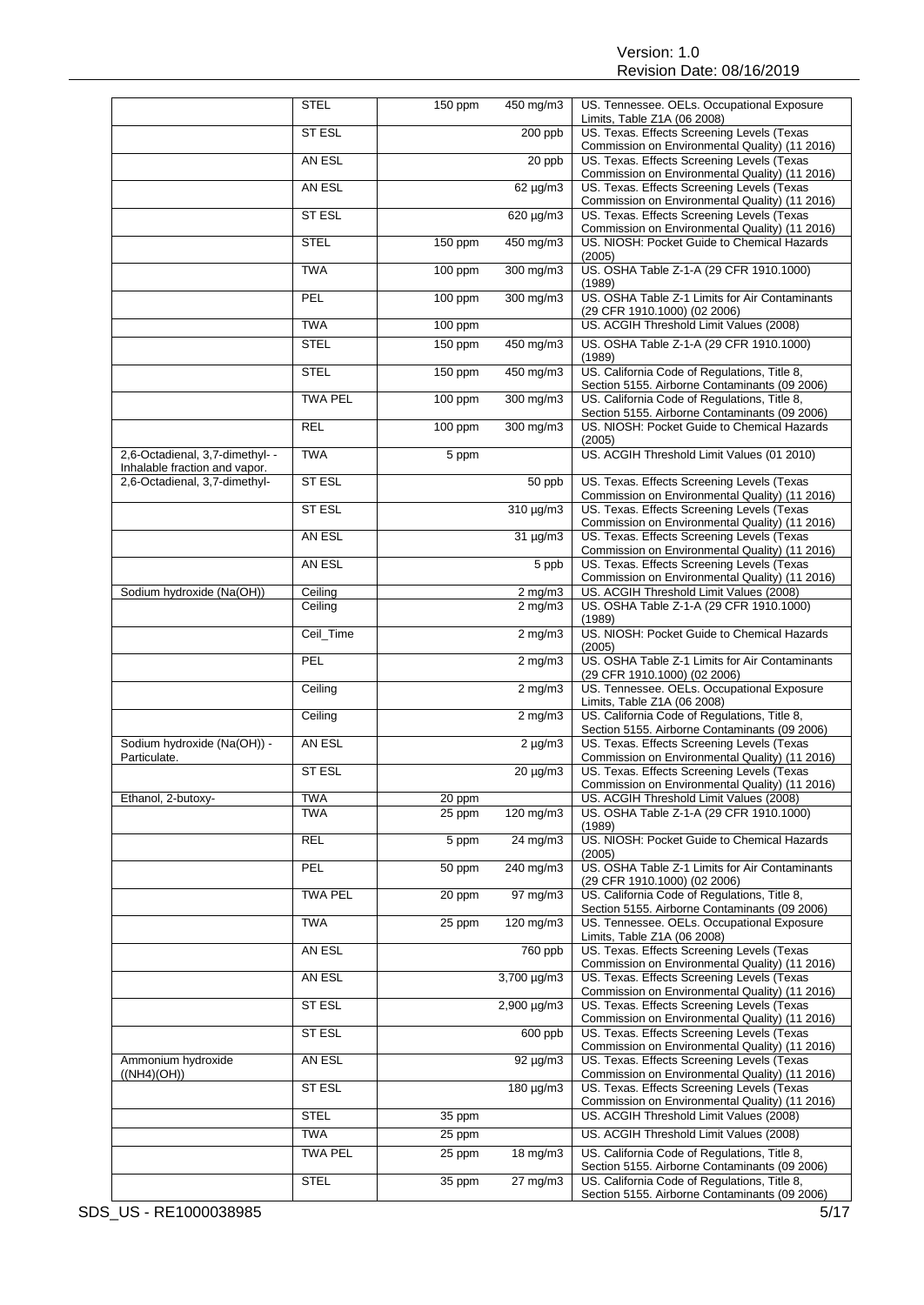Version: 1.0 Revision Date: 08/16/2019

| <b>STEL</b> | 35 ppm | $27 \text{ mg/m}$ | US. OSHA Table Z-1-A (29 CFR 1910.1000)        |
|-------------|--------|-------------------|------------------------------------------------|
|             |        |                   | (1989)                                         |
| <b>STEL</b> | 35 ppm | $27 \text{ mg/m}$ | US. NIOSH: Pocket Guide to Chemical Hazards    |
|             |        |                   | (2005)                                         |
| <b>REL</b>  | 25 ppm | $18 \text{ mg/m}$ | US. NIOSH: Pocket Guide to Chemical Hazards    |
|             |        |                   | (2005)                                         |
| PEL         | 50 ppm | $35 \text{ mg/m}$ | US. OSHA Table Z-1 Limits for Air Contaminants |
|             |        |                   | (29 CFR 1910.1000) (02 2006)                   |

#### **Biological Limit Values**

| <b>Chemical Identity</b>                                                                       | <b>Exposure Limit Values</b>   | <b>Source</b>       |
|------------------------------------------------------------------------------------------------|--------------------------------|---------------------|
| Ethanol, 2-butoxy- (Butoxyacetic acid (BAA), with<br>hydrolysis: Sampling time: End of shift.) | 200 mg/g (Creatinine in urine) | ACGIH BEL (03 2013) |

#### **Appropriate Engineering Controls**

#### **Individual protection measures, such as personal protective equipment**

No data available.

| <b>General information:</b>                       | Provide easy access to water supply and eye wash facilities. Good general<br>ventilation (typically 10 air changes per hour) should be used. Ventilation<br>rates should be matched to conditions. If applicable, use process<br>enclosures, local exhaust ventilation, or other engineering controls to<br>maintain airborne levels below recommended exposure limits. If exposure<br>limits have not been established, maintain airborne levels to an acceptable<br>level. If exposure limits have not been established, maintain airborne levels<br>to an acceptable level. |
|---------------------------------------------------|--------------------------------------------------------------------------------------------------------------------------------------------------------------------------------------------------------------------------------------------------------------------------------------------------------------------------------------------------------------------------------------------------------------------------------------------------------------------------------------------------------------------------------------------------------------------------------|
| <b>Eye/face protection:</b>                       | Wear safety glasses with side shields (or goggles).                                                                                                                                                                                                                                                                                                                                                                                                                                                                                                                            |
| <b>Skin Protection</b><br><b>Hand Protection:</b> | No data available.                                                                                                                                                                                                                                                                                                                                                                                                                                                                                                                                                             |
| Other:                                            | Wear chemical-resistant gloves, footwear, and protective clothing<br>appropriate for the risk of exposure. Contact health and safety professional<br>or manufacturer for specific information.                                                                                                                                                                                                                                                                                                                                                                                 |
| <b>Respiratory Protection:</b>                    | In case of inadequate ventilation use suitable respirator. Seek advice from<br>local supervisor.                                                                                                                                                                                                                                                                                                                                                                                                                                                                               |
| <b>Hygiene measures:</b>                          | Avoid contact with eyes. Observe good industrial hygiene practices. When<br>using do not smoke. Contaminated work clothing should not be allowed out<br>of the workplace. Avoid contact with skin.                                                                                                                                                                                                                                                                                                                                                                             |

### **9. Physical and chemical properties**

### **Appearance Physical state:** liquid Form: Spray Aerosol **Color:** No data available. **Odor:** No data available. **Odor threshold:** No data available. **pH:** No data available. **Melting point/freezing point:** No data available. **Initial boiling point and boiling range:** No data available. **Flash Point:**  $-104.44 \text{ °C}$ **Evaporation rate:** No data available. Flammability (solid, gas): No data available.

SDS\_US - RE1000038985 6/17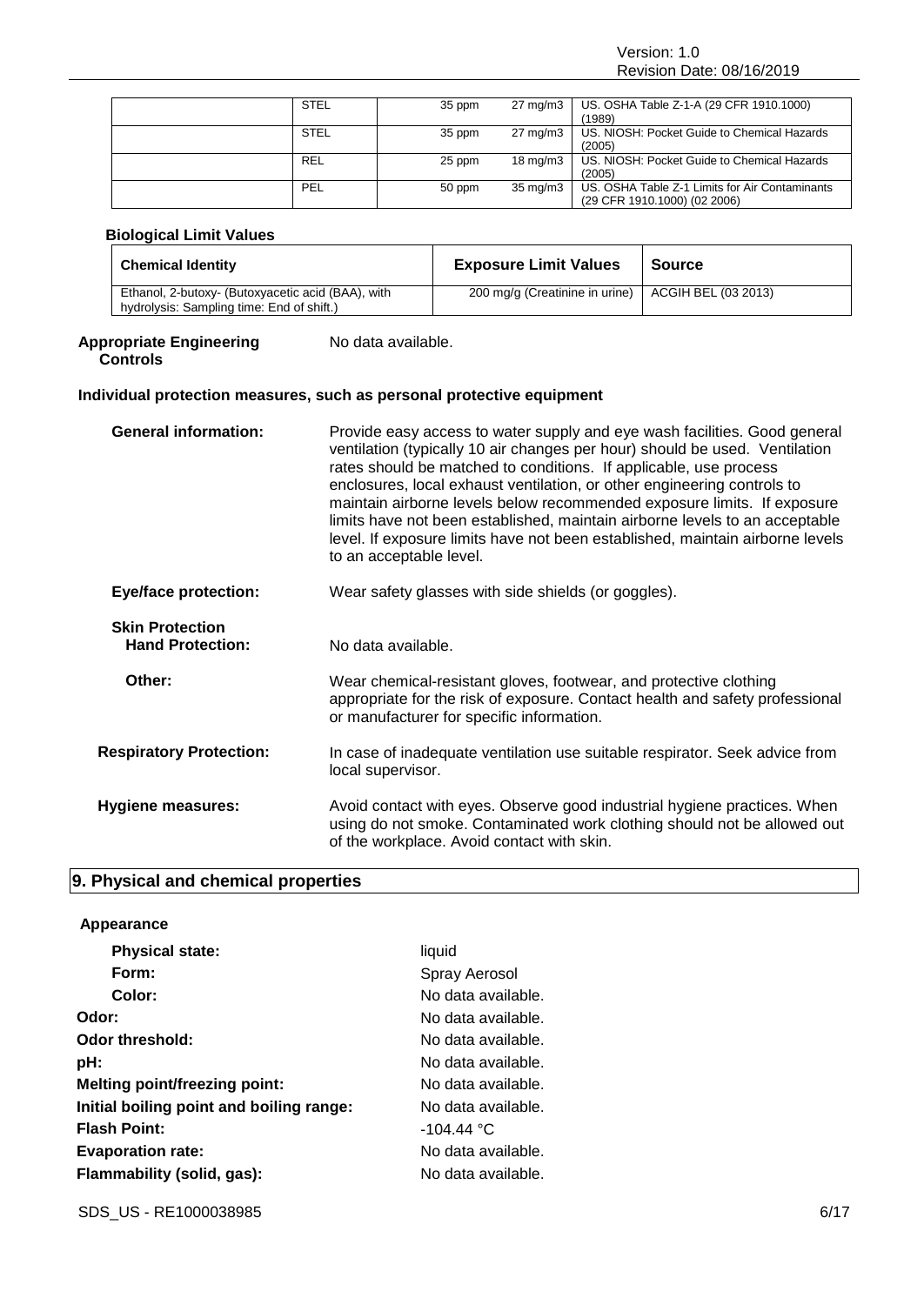### **Upper/lower limit on flammability or explosive limits**

| Flammability limit - upper (%):          | No data available.                    |
|------------------------------------------|---------------------------------------|
| Flammability limit - lower (%):          | No data available.                    |
| Explosive limit - upper (%):             | No data available.                    |
| Explosive limit - lower (%):             | No data available.                    |
| Vapor pressure:                          | 5,171.0680 - 6,550.0194 hPa $(20 °C)$ |
| Vapor density:                           | No data available.                    |
| Density:                                 | No data available.                    |
| <b>Relative density:</b>                 | No data available.                    |
| Solubility(ies)                          |                                       |
| <b>Solubility in water:</b>              | No data available.                    |
| Solubility (other):                      | No data available.                    |
| Partition coefficient (n-octanol/water): | No data available.                    |
| <b>Auto-ignition temperature:</b>        | No data available.                    |
| <b>Decomposition temperature:</b>        | No data available.                    |
| <b>Viscosity:</b>                        | No data available.                    |
|                                          |                                       |

### **10. Stability and reactivity**

| <b>Reactivity:</b>                                 | No data available.                          |
|----------------------------------------------------|---------------------------------------------|
| <b>Chemical Stability:</b>                         | Material is stable under normal conditions. |
| <b>Possibility of hazardous</b><br>reactions:      | No data available.                          |
| Conditions to avoid:                               | Avoid heat or contamination.                |
| <b>Incompatible Materials:</b>                     | No data available.                          |
| <b>Hazardous Decomposition</b><br><b>Products:</b> | No data available.                          |

### **11. Toxicological information**

### **Information on likely routes of exposure Inhalation:** No data available.

| Skin Contact: | No data available. |
|---------------|--------------------|
| Eye contact:  | No data available. |
| Ingestion:    | No data available. |

### **Symptoms related to the physical, chemical and toxicological characteristics**

| Inhalation:          | No data available. |
|----------------------|--------------------|
| <b>Skin Contact:</b> | No data available. |
| Eye contact:         | No data available. |
| Ingestion:           | No data available. |

SDS\_US - RE1000038985 7/17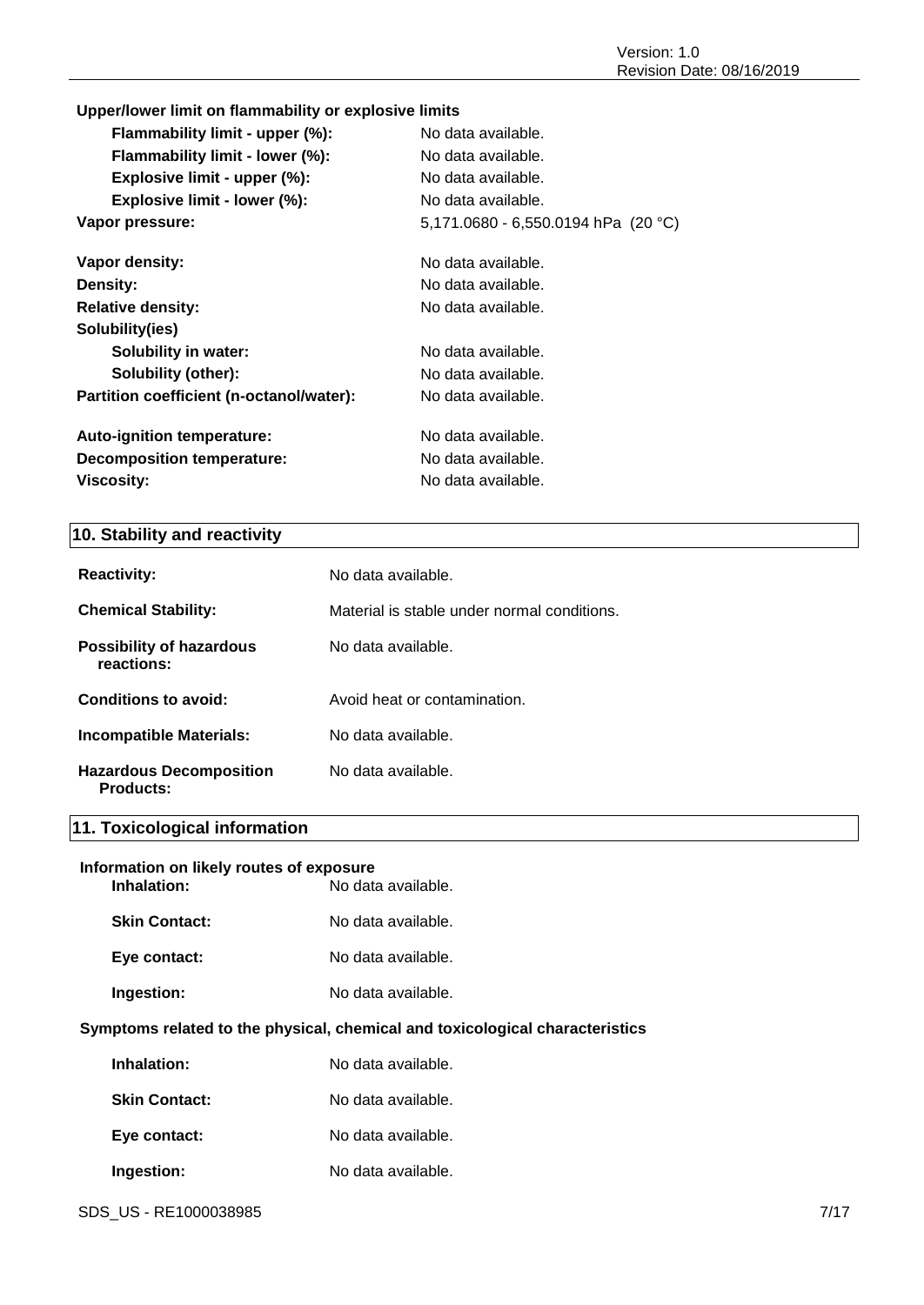### **Information on toxicological effects**

### **Acute toxicity (list all possible routes of exposure)**

| Oral<br><b>Product:</b>                                                                        | ATEmix: 16,286.29 mg/kg                                                               |
|------------------------------------------------------------------------------------------------|---------------------------------------------------------------------------------------|
| <b>Dermal</b><br><b>Product:</b>                                                               | Not classified for acute toxicity based on available data.                            |
| Specified substance(s):<br>Ethanol                                                             | LD 50 (Rabbit): 17,100 mg/kg                                                          |
| Ethanol, 2-(2-<br>butoxyethoxy)-                                                               | LD 50 (Rabbit): 2,764 mg/kg                                                           |
| Glycine, N,N'-1,2-<br>ethanediylbis[N-<br>(carboxymethyl)-, sodium<br>salt (1:4)               | LD $50:$ > 2,000 mg/kg                                                                |
| 2-Propanol, 2-methyl-                                                                          | LD $50:$ > 2,000 mg/kg                                                                |
| 2,6-Octadienal, 3,7-<br>dimethyl-                                                              | LD 50 (Rat): $> 2,000$ mg/kg                                                          |
| <b>Inhalation</b><br><b>Product:</b>                                                           | Not classified for acute toxicity based on available data.                            |
| Specified substance(s):<br>Ethanol                                                             | LC 50 (Rat): 124.7 mg/l<br>$LC 50:$ > 5 mg/l                                          |
| Ethanol, 2-(2-<br>butoxyethoxy)-                                                               | LC 50 (Various): $> 20$ mg/l                                                          |
| Propane                                                                                        | LC 50 (Mouse): 1,237 mg/l                                                             |
| <b>Butane</b>                                                                                  | LC 50 (Mouse): 1,237 mg/l                                                             |
| Glycine, N, N'-1, 2-<br>ethanediylbis[N-<br>(carboxymethyl)-, sodium<br>salt (1:4)             | LOAEL (Rat): 30 mg/m3                                                                 |
| 2-Propanol, 2-methyl-                                                                          | $LC$ 50: < 20 mg/l                                                                    |
| Quaternary ammonium<br>compounds, C12-14-<br>alkyl[(ethylphenyl)methyl]<br>dimethyl, chlorides | $LC 50: > 5$ mg/l<br>$LC 50: > 20$ mg/l                                               |
| 2,6-Octadienal, 3,7-<br>dimethyl-                                                              | $LC 50: > 20$ mg/l<br>$LC 50:$ > 5 mg/l                                               |
| <b>Repeated dose toxicity</b><br><b>Product:</b>                                               | No data available.                                                                    |
| Specified substance(s):<br>Ethanol                                                             | NOAEL (Rat(Male), Oral, 7 - 14 Weeks): 10 %(m) Oral Experimental result,<br>Key study |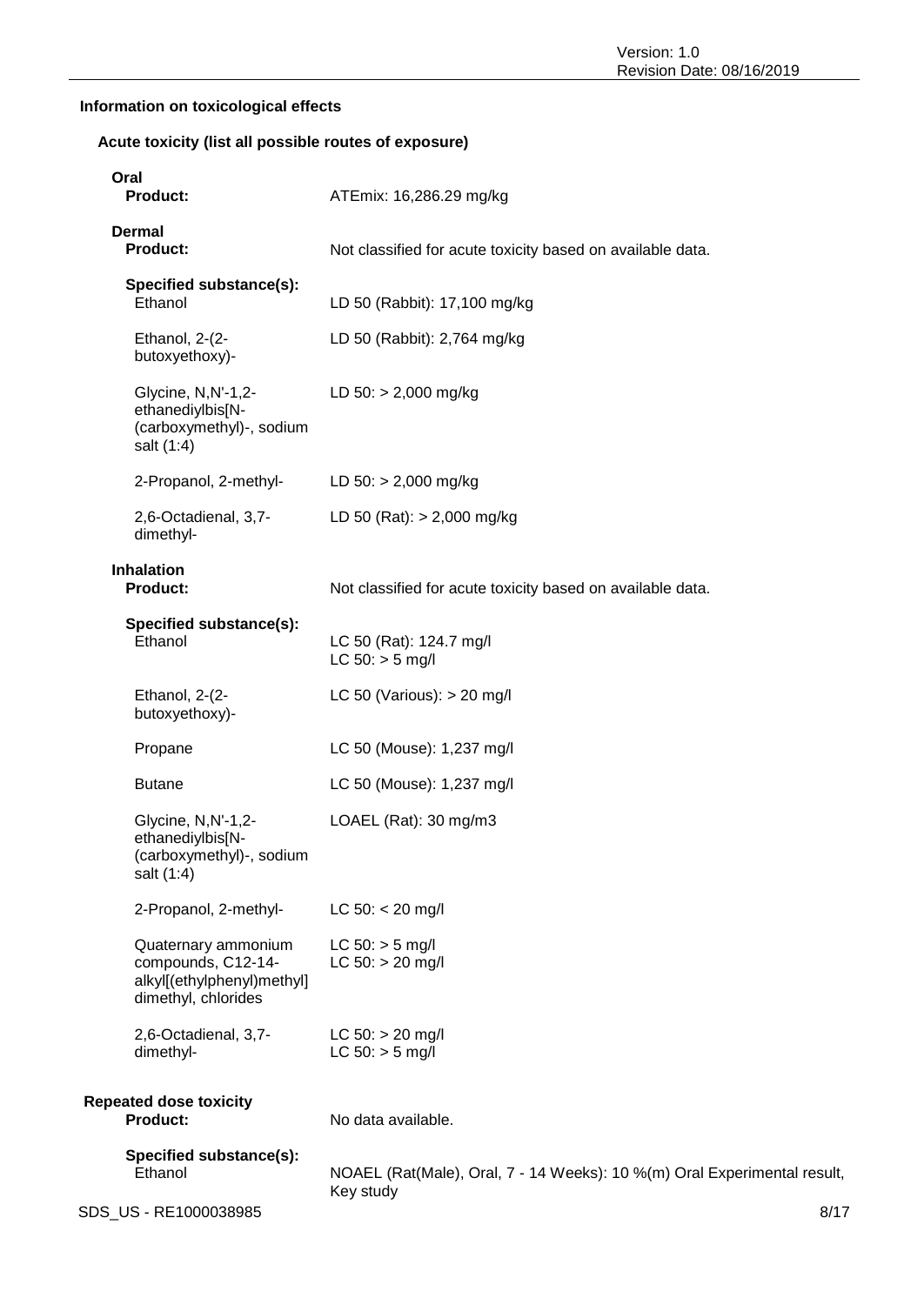Version: 1.0 Revision Date: 08/16/2019

| Ethanol, 2-(2-<br>butoxyethoxy)-                                                 | NOAEL (Rat(Female, Male), Oral, 90 d): 250 mg/kg Oral Experimental<br>result, Key study                                                                                                     |
|----------------------------------------------------------------------------------|---------------------------------------------------------------------------------------------------------------------------------------------------------------------------------------------|
|                                                                                  | NOAEL (Rat(Female, Male), Dermal, 13 Weeks): > 2,000 mg/kg Dermal<br>Experimental result, Key study                                                                                         |
|                                                                                  | NOAEL (Rat(Female, Male), Inhalation, 90 - 120 d): 14 ppm(m) Inhalation<br>Experimental result, Key study                                                                                   |
| Propane                                                                          | NOAEL (Rat(Female, Male), Inhalation, >= 28 d): 4,000 ppm(m) Inhalation<br>Experimental result, Key study                                                                                   |
|                                                                                  | LOAEL (Rat(Female, Male), Inhalation, >= 28 d): 12,000 ppm(m) Inhalation<br>Experimental result, Key study                                                                                  |
| <b>Butane</b>                                                                    | NOAEL (Rat(Female, Male), Inhalation, >= 28 d): 4,000 ppm(m) Inhalation<br>Experimental result, Key study                                                                                   |
|                                                                                  | LOAEL (Rat(Female, Male), Inhalation, >= 28 d): 12,000 ppm(m) Inhalation<br>Experimental result, Key study                                                                                  |
| Glycine, N,N'-1,2-<br>ethanediylbis[N-<br>(carboxymethyl)-, sodium               | NOAEL (Rat(Female, Male), Oral, 103 Weeks): >= 500 mg/kg Oral Read-<br>across from supporting substance (structural analogue or surrogate), Key<br>study                                    |
| salt (1:4)                                                                       | LOAEL (Rat(Male), Inhalation, 1 - 5 d): 30 mg/m3 Inhalation Read-across<br>from supporting substance (structural analogue or surrogate), Key study                                          |
| 2,6-Octadienal, 3,7-<br>dimethyl-                                                | LOAEL (Rat(Female, Male), Oral, 104 - 105 Weeks): 210 mg/kg Oral<br>Experimental result, Key study<br>LOAEL (Rat(Female), Oral, 14 Weeks): 335 mg/kg Oral Experimental result,<br>Key study |
| <b>Skin Corrosion/Irritation</b>                                                 |                                                                                                                                                                                             |
| <b>Product:</b>                                                                  | No data available.                                                                                                                                                                          |
| Specified substance(s):                                                          |                                                                                                                                                                                             |
| Ethanol                                                                          | in vivo (Rabbit): Not irritant Experimental result, Key study                                                                                                                               |
| Ethanol, 2-(2-<br>butoxyethoxy)-                                                 | in vivo (Rabbit): Not irritant Experimental result, Supporting study                                                                                                                        |
| Glycine, N,N'-1,2-<br>ethanediylbis[N-<br>(carboxymethyl)-,<br>sodium salt (1:4) | in vivo (Rabbit): Not irritant Experimental result, Key study                                                                                                                               |
| <b>Serious Eye Damage/Eye Irritation</b>                                         |                                                                                                                                                                                             |
| <b>Product:</b><br>Specified substance(s):                                       | No data available.                                                                                                                                                                          |
| Ethanol                                                                          | Rabbit, 1 - 24 hrs: Not irritating                                                                                                                                                          |
| Ethanol, 2-(2-<br>butoxyethoxy)-                                                 | Rabbit, 24 - 72 hrs: Highly irritating                                                                                                                                                      |
| Sodium hydroxide<br>(Na(OH))                                                     | Corrosive<br>Rabbit, 2 d: 10% Sodium Hydroxide- Category 1; 0.5% Sodium Hydroxide-<br>Slightly irritating to eyes                                                                           |
| <b>Respiratory or Skin Sensitization</b><br><b>Product:</b>                      | No data available.                                                                                                                                                                          |
| Specified substance(s):<br>Ethanol<br>Ethanol, 2-(2-                             | Skin sensitization:, in vivo (Guinea pig): Non sensitising<br>Skin sensitization:, in vivo (Guinea pig): Non sensitising                                                                    |
| butoxyethoxy)-                                                                   |                                                                                                                                                                                             |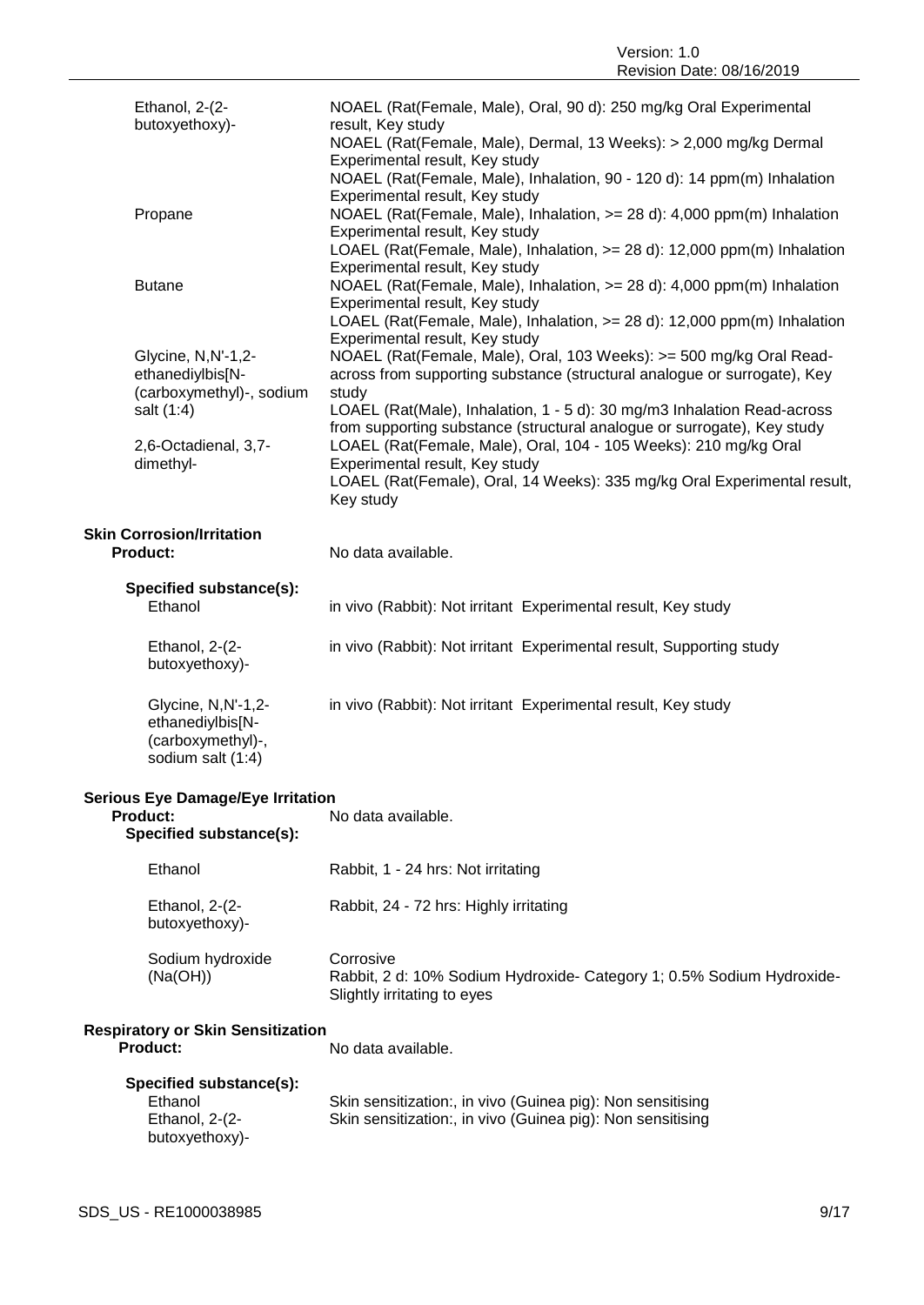| Glycine, N,N'-1,2-<br>ethanediylbis[N-<br>(carboxymethyl)-,<br>sodium salt (1:4)                      | Skin sensitization:, in vivo (Guinea pig): Non sensitising                                                   |  |
|-------------------------------------------------------------------------------------------------------|--------------------------------------------------------------------------------------------------------------|--|
| Carcinogenicity<br><b>Product:</b>                                                                    | No data available.                                                                                           |  |
| No carcinogenic components identified                                                                 | IARC Monographs on the Evaluation of Carcinogenic Risks to Humans:                                           |  |
| US. National Toxicology Program (NTP) Report on Carcinogens:<br>No carcinogenic components identified |                                                                                                              |  |
| No carcinogenic components identified                                                                 | US. OSHA Specifically Regulated Substances (29 CFR 1910.1001-1050):                                          |  |
| <b>Germ Cell Mutagenicity</b>                                                                         |                                                                                                              |  |
| In vitro<br><b>Product:</b>                                                                           | No data available.                                                                                           |  |
| In vivo<br><b>Product:</b>                                                                            | No data available.                                                                                           |  |
| <b>Reproductive toxicity</b><br><b>Product:</b>                                                       | No data available.                                                                                           |  |
| <b>Specific Target Organ Toxicity - Single Exposure</b>                                               |                                                                                                              |  |
| <b>Product:</b><br>Specified substance(s):                                                            | No data available.                                                                                           |  |
| 2-Propanol, 2-methyl-                                                                                 | Inhalation - dust and mist: Respiratory tract irritation. - Category 3 with<br>respiratory tract irritation. |  |
| <b>Specific Target Organ Toxicity - Repeated Exposure</b><br><b>Product:</b>                          | No data available.                                                                                           |  |
| <b>Aspiration Hazard</b><br><b>Product:</b>                                                           | No data available.                                                                                           |  |
| Other effects:                                                                                        | No data available.                                                                                           |  |

### **12. Ecological information**

### **Ecotoxicity:**

**Acute hazards to the aquatic environment:**

### **Fish**

**Product:** No data available.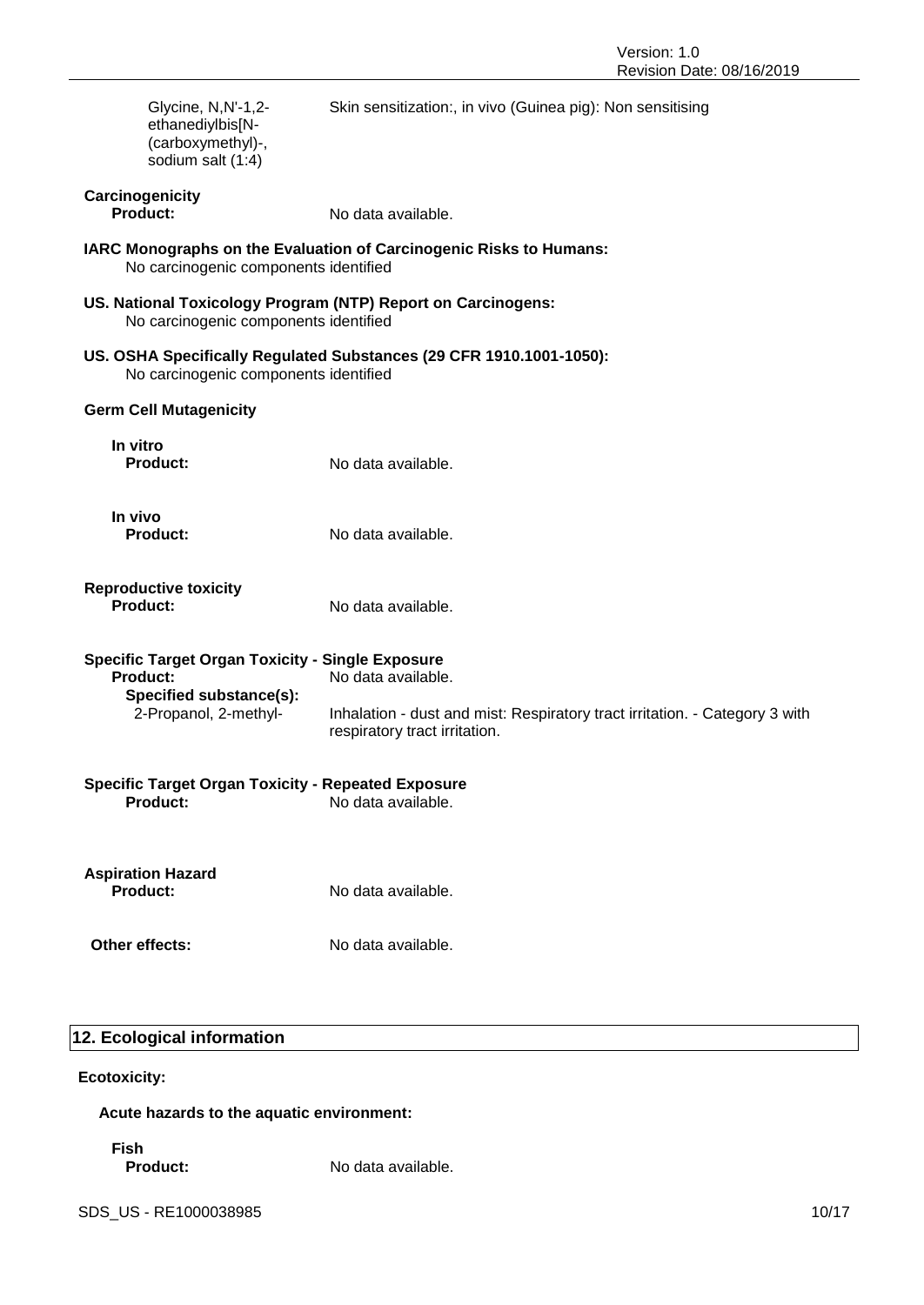Version: 1.0 Revision Date: 08/16/2019

| Specified substance(s):<br>Ethanol                                                             | LC 50 (Pimephales promelas, 96 h): 15.3 g/l Experimental result, Key study                                                                                       |
|------------------------------------------------------------------------------------------------|------------------------------------------------------------------------------------------------------------------------------------------------------------------|
| Ethanol, 2-(2-                                                                                 | LC 50 (Lepomis macrochirus, 96 h): 1,300 mg/l Experimental result, Key                                                                                           |
| butoxyethoxy)-                                                                                 | study<br>LC 50 (Pimephales promelas, 96 h): 2,400 mg/l Experimental result,<br>Supporting study                                                                  |
| Propane                                                                                        | LC 50 (Various, 96 h): 147.54 mg/l QSAR QSAR, Key study                                                                                                          |
| <b>Butane</b>                                                                                  | LC 50 (Various, 96 h): 147.54 mg/l QSAR QSAR, Key study                                                                                                          |
| Glycine, N, N'-1, 2-<br>ethanediylbis[N-<br>(carboxymethyl)-, sodium<br>salt (1:4)             | LC 50 (Lepomis macrochirus, 96 h): 121 mg/l Experimental result, Key study<br>NOAEL (Lepomis macrochirus, 96 h): 88 mg/l Experimental result, Key<br>study       |
| 2-Propanol, 2-methyl-                                                                          | LC 50 (Pimephales promelas, 96 h): > 961 mg/l Experimental result, Key                                                                                           |
|                                                                                                | study<br>NOAEL (Pimephales promelas, 96 h): 961 mg/l Experimental result, Key<br>study                                                                           |
| Quaternary ammonium<br>compounds, C12-14-<br>alkyl[(ethylphenyl)methyl]<br>dimethyl, chlorides | EC 50 (96 h): $<$ 10 mg/l                                                                                                                                        |
| 2,6-Octadienal, 3,7-<br>dimethyl-                                                              | LC 50 (Leuciscus idus, 96 h): 6.78 mg/l Experimental result, Key study                                                                                           |
| Sodium hydroxide<br>(Na(OH))                                                                   | LC 50 (Western mosquitofish (Gambusia affinis), 96 h): 125 mg/l Mortality<br>LC 50 (Gambusia affinis, 96 h): < 180 mg/l Experimental result, Supporting<br>study |
| <b>Aquatic Invertebrates</b><br>Product:                                                       | No data available.                                                                                                                                               |
| Specified substance(s):<br>Ethanol                                                             | LC 50 (Ceriodaphnia dubia, 48 h): 5,012 mg/l Experimental result, Key study                                                                                      |
| Ethanol, 2-(2-<br>butoxyethoxy)-                                                               | LC 50 (Daphnia magna, 48 h): +/- 1,743 mg/l QSAR QSAR, Supporting<br>study                                                                                       |
| <b>Butane</b>                                                                                  | LC 50 (Daphnia sp., 48 h): 69.43 mg/l QSAR QSAR, Key study                                                                                                       |
| Glycine, N,N'-1,2-<br>ethanediylbis[N-<br>(carboxymethyl)-, sodium<br>salt (1:4)               | EC 50 (Daphnia magna, 24 h): 610 mg/l Experimental result, Key study                                                                                             |
| 2-Propanol, 2-methyl-                                                                          | NOAEL (Daphnia magna, 48 h): 180 mg/l Experimental result, Key study<br>EC 50 (Daphnia magna, 48 h): 933 mg/l Experimental result, Key study                     |
| Quaternary ammonium<br>compounds, C12-14-<br>alkyl[(ethylphenyl)methyl]<br>dimethyl, chlorides | EC 50: 0.015 mg/l                                                                                                                                                |
| 2,6-Octadienal, 3,7-<br>dimethyl-                                                              | EC 50 (Daphnia magna, 48 h): 6.8 mg/l Experimental result, Key study                                                                                             |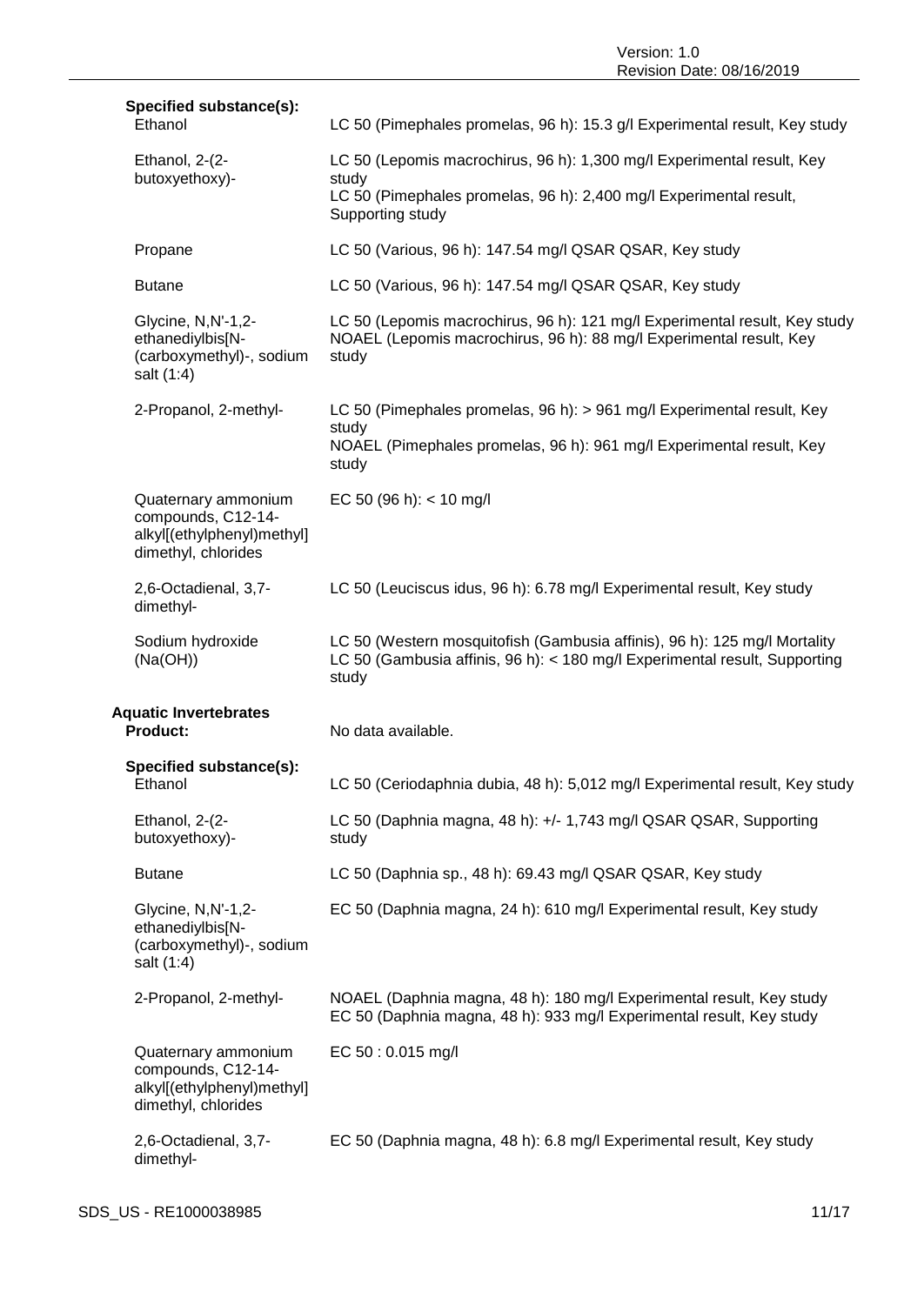| Sodium hydroxide<br>(Na(OH))                                                                   | EC 50 (Water flea (Ceriodaphnia dubia), 48 h): 34.59 - 47.13 mg/l<br>Intoxication                                                          |
|------------------------------------------------------------------------------------------------|--------------------------------------------------------------------------------------------------------------------------------------------|
| Chronic hazards to the aquatic environment:                                                    |                                                                                                                                            |
| <b>Fish</b><br><b>Product:</b>                                                                 | No data available.                                                                                                                         |
| Specified substance(s):<br>Ethanol                                                             | NOAEL (Oryzias latipes): 7,900 mg/l Read-across from supporting<br>substance (structural analogue or surrogate), Supporting study          |
| Glycine, N,N'-1,2-<br>ethanediylbis[N-<br>(carboxymethyl)-, sodium<br>salt (1:4)               | NOAEL (Danio rerio): >= 25.7 mg/l Read-across from supporting substance<br>(structural analogue or surrogate), Key study                   |
| 2-Propanol, 2-methyl-                                                                          | NOAEL (Clarias gariepinus): 332 mg/l Experimental result, Key study                                                                        |
| Quaternary ammonium<br>compounds, C12-14-<br>alkyl[(ethylphenyl)methyl]<br>dimethyl, chlorides | NOEC (28 d): 0.032 mg/l                                                                                                                    |
| <b>Aquatic Invertebrates</b><br><b>Product:</b>                                                | No data available.                                                                                                                         |
| Specified substance(s):<br>Ethanol                                                             | LC 50 (Daphnia magna): 454 mg/l Experimental result, Key study<br>NOAEL (Daphnia magna): 9.6 mg/l Experimental result, Key study           |
| Glycine, N, N'-1, 2-<br>ethanediylbis[N-<br>(carboxymethyl)-, sodium<br>salt (1:4)             | NOAEL (Daphnia magna): 25 mg/l Read-across from supporting substance<br>(structural analogue or surrogate), Key study                      |
| <b>Toxicity to Aquatic Plants</b><br>Product:                                                  | No data available.                                                                                                                         |
| <b>Persistence and Degradability</b>                                                           |                                                                                                                                            |
| <b>Biodegradation</b><br>Product:                                                              | No data available.                                                                                                                         |
| Specified substance(s):<br>Ethanol                                                             | 95 % Detected in water. Experimental result, Key study                                                                                     |
| Ethanol, 2-(2-<br>butoxyethoxy)-                                                               | 85 % (28 d) Detected in water. Experimental result, Key study                                                                              |
| Propane                                                                                        | 100 % (385.5 h) Detected in water. Experimental result, Key study<br>50 % (3.19 d) Detected in water. QSAR, Weight of Evidence study       |
| <b>Butane</b>                                                                                  | 100 % (385.5 h) Detected in water. Experimental result, Key study<br>50 % (3.19 d) Detected in water. QSAR, Weight of Evidence study       |
| Glycine, N, N'-1, 2-<br>ethanediylbis[N-<br>(carboxymethyl)-, sodium<br>salt (1:4)             | 90 - 100 % (28 d) Detected in water. Read-across from supporting<br>substance (structural analogue or surrogate), Weight of Evidence study |

### SDS\_US - RE1000038985 12/17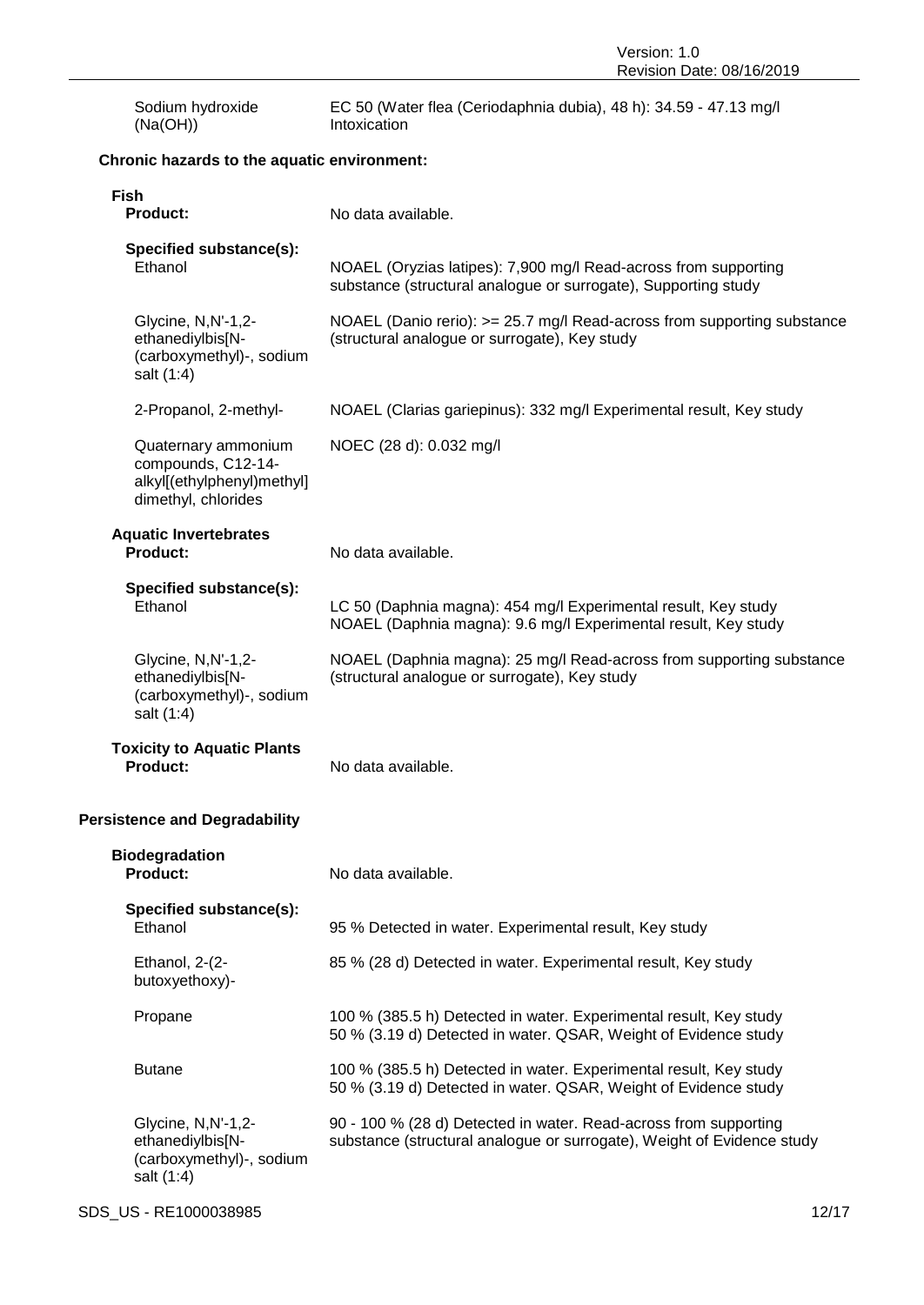| 2-Propanol, 2-methyl-<br>2.6 - 5.1 % (29 d) Detected in water. Experimental result, Key study<br>2,6-Octadienal, 3,7-<br>85 - 95 % (28 d) Detected in water. Experimental result, Key study<br>dimethyl-<br><b>BOD/COD Ratio</b><br>No data available.<br><b>Product:</b><br><b>Bioaccumulative potential</b><br><b>Bioconcentration Factor (BCF)</b><br><b>Product:</b><br>No data available.<br>Specified substance(s):<br>Ethanol<br>Cyprinus carpio, Bioconcentration Factor (BCF): 4.5 Aquatic sediment Read-<br>across from supporting substance (structural analogue or surrogate),<br>Supporting study<br>Glycine, N, N'-1, 2-<br>Lepomis macrochirus, Bioconcentration Factor (BCF): 1.8 Aquatic sediment<br>ethanediylbis[N-<br>Experimental result, Key study<br>(carboxymethyl)-, sodium<br>salt (1:4)<br>2,6-Octadienal, 3,7-<br>Bioconcentration Factor (BCF): 89.72 Aquatic sediment Estimated by<br>dimethyl-<br>calculation, Key study<br>Partition Coefficient n-octanol / water (log Kow)<br><b>Product:</b><br>No data available.<br><b>Mobility in soil:</b><br>No data available.<br>Known or predicted distribution to environmental compartments<br>Ethanol<br>No data available.<br>Ethanol, 2-(2-<br>No data available.<br>butoxyethoxy)-<br>No data available.<br>Propane<br><b>Butane</b><br>No data available.<br>No data available.<br>Glycine, N,N'-1,2-<br>ethanediylbis[N-<br>(carboxymethyl)-, sodium<br>salt (1:4)<br>2-Propanol, 2-methyl-<br>No data available.<br>Quaternary ammonium<br>No data available.<br>compounds, C12-14-<br>alkyl[(ethylphenyl)methyl]di<br>methyl, chlorides<br>2,6-Octadienal, 3,7-<br>No data available.<br>dimethyl-<br>Sodium hydroxide (Na(OH))<br>No data available.<br>Other adverse effects:<br>No data available.<br><b>Disposal instructions:</b><br>Wash before disposal. Dispose to controlled facilities. |                             |  |
|----------------------------------------------------------------------------------------------------------------------------------------------------------------------------------------------------------------------------------------------------------------------------------------------------------------------------------------------------------------------------------------------------------------------------------------------------------------------------------------------------------------------------------------------------------------------------------------------------------------------------------------------------------------------------------------------------------------------------------------------------------------------------------------------------------------------------------------------------------------------------------------------------------------------------------------------------------------------------------------------------------------------------------------------------------------------------------------------------------------------------------------------------------------------------------------------------------------------------------------------------------------------------------------------------------------------------------------------------------------------------------------------------------------------------------------------------------------------------------------------------------------------------------------------------------------------------------------------------------------------------------------------------------------------------------------------------------------------------------------------------------------------------------------------------------------------------------------------------------------------------------------|-----------------------------|--|
|                                                                                                                                                                                                                                                                                                                                                                                                                                                                                                                                                                                                                                                                                                                                                                                                                                                                                                                                                                                                                                                                                                                                                                                                                                                                                                                                                                                                                                                                                                                                                                                                                                                                                                                                                                                                                                                                                        |                             |  |
|                                                                                                                                                                                                                                                                                                                                                                                                                                                                                                                                                                                                                                                                                                                                                                                                                                                                                                                                                                                                                                                                                                                                                                                                                                                                                                                                                                                                                                                                                                                                                                                                                                                                                                                                                                                                                                                                                        |                             |  |
|                                                                                                                                                                                                                                                                                                                                                                                                                                                                                                                                                                                                                                                                                                                                                                                                                                                                                                                                                                                                                                                                                                                                                                                                                                                                                                                                                                                                                                                                                                                                                                                                                                                                                                                                                                                                                                                                                        |                             |  |
|                                                                                                                                                                                                                                                                                                                                                                                                                                                                                                                                                                                                                                                                                                                                                                                                                                                                                                                                                                                                                                                                                                                                                                                                                                                                                                                                                                                                                                                                                                                                                                                                                                                                                                                                                                                                                                                                                        |                             |  |
|                                                                                                                                                                                                                                                                                                                                                                                                                                                                                                                                                                                                                                                                                                                                                                                                                                                                                                                                                                                                                                                                                                                                                                                                                                                                                                                                                                                                                                                                                                                                                                                                                                                                                                                                                                                                                                                                                        |                             |  |
|                                                                                                                                                                                                                                                                                                                                                                                                                                                                                                                                                                                                                                                                                                                                                                                                                                                                                                                                                                                                                                                                                                                                                                                                                                                                                                                                                                                                                                                                                                                                                                                                                                                                                                                                                                                                                                                                                        |                             |  |
|                                                                                                                                                                                                                                                                                                                                                                                                                                                                                                                                                                                                                                                                                                                                                                                                                                                                                                                                                                                                                                                                                                                                                                                                                                                                                                                                                                                                                                                                                                                                                                                                                                                                                                                                                                                                                                                                                        |                             |  |
|                                                                                                                                                                                                                                                                                                                                                                                                                                                                                                                                                                                                                                                                                                                                                                                                                                                                                                                                                                                                                                                                                                                                                                                                                                                                                                                                                                                                                                                                                                                                                                                                                                                                                                                                                                                                                                                                                        |                             |  |
|                                                                                                                                                                                                                                                                                                                                                                                                                                                                                                                                                                                                                                                                                                                                                                                                                                                                                                                                                                                                                                                                                                                                                                                                                                                                                                                                                                                                                                                                                                                                                                                                                                                                                                                                                                                                                                                                                        |                             |  |
|                                                                                                                                                                                                                                                                                                                                                                                                                                                                                                                                                                                                                                                                                                                                                                                                                                                                                                                                                                                                                                                                                                                                                                                                                                                                                                                                                                                                                                                                                                                                                                                                                                                                                                                                                                                                                                                                                        |                             |  |
|                                                                                                                                                                                                                                                                                                                                                                                                                                                                                                                                                                                                                                                                                                                                                                                                                                                                                                                                                                                                                                                                                                                                                                                                                                                                                                                                                                                                                                                                                                                                                                                                                                                                                                                                                                                                                                                                                        |                             |  |
|                                                                                                                                                                                                                                                                                                                                                                                                                                                                                                                                                                                                                                                                                                                                                                                                                                                                                                                                                                                                                                                                                                                                                                                                                                                                                                                                                                                                                                                                                                                                                                                                                                                                                                                                                                                                                                                                                        |                             |  |
|                                                                                                                                                                                                                                                                                                                                                                                                                                                                                                                                                                                                                                                                                                                                                                                                                                                                                                                                                                                                                                                                                                                                                                                                                                                                                                                                                                                                                                                                                                                                                                                                                                                                                                                                                                                                                                                                                        |                             |  |
|                                                                                                                                                                                                                                                                                                                                                                                                                                                                                                                                                                                                                                                                                                                                                                                                                                                                                                                                                                                                                                                                                                                                                                                                                                                                                                                                                                                                                                                                                                                                                                                                                                                                                                                                                                                                                                                                                        |                             |  |
|                                                                                                                                                                                                                                                                                                                                                                                                                                                                                                                                                                                                                                                                                                                                                                                                                                                                                                                                                                                                                                                                                                                                                                                                                                                                                                                                                                                                                                                                                                                                                                                                                                                                                                                                                                                                                                                                                        |                             |  |
|                                                                                                                                                                                                                                                                                                                                                                                                                                                                                                                                                                                                                                                                                                                                                                                                                                                                                                                                                                                                                                                                                                                                                                                                                                                                                                                                                                                                                                                                                                                                                                                                                                                                                                                                                                                                                                                                                        |                             |  |
|                                                                                                                                                                                                                                                                                                                                                                                                                                                                                                                                                                                                                                                                                                                                                                                                                                                                                                                                                                                                                                                                                                                                                                                                                                                                                                                                                                                                                                                                                                                                                                                                                                                                                                                                                                                                                                                                                        |                             |  |
|                                                                                                                                                                                                                                                                                                                                                                                                                                                                                                                                                                                                                                                                                                                                                                                                                                                                                                                                                                                                                                                                                                                                                                                                                                                                                                                                                                                                                                                                                                                                                                                                                                                                                                                                                                                                                                                                                        |                             |  |
|                                                                                                                                                                                                                                                                                                                                                                                                                                                                                                                                                                                                                                                                                                                                                                                                                                                                                                                                                                                                                                                                                                                                                                                                                                                                                                                                                                                                                                                                                                                                                                                                                                                                                                                                                                                                                                                                                        |                             |  |
|                                                                                                                                                                                                                                                                                                                                                                                                                                                                                                                                                                                                                                                                                                                                                                                                                                                                                                                                                                                                                                                                                                                                                                                                                                                                                                                                                                                                                                                                                                                                                                                                                                                                                                                                                                                                                                                                                        |                             |  |
|                                                                                                                                                                                                                                                                                                                                                                                                                                                                                                                                                                                                                                                                                                                                                                                                                                                                                                                                                                                                                                                                                                                                                                                                                                                                                                                                                                                                                                                                                                                                                                                                                                                                                                                                                                                                                                                                                        |                             |  |
|                                                                                                                                                                                                                                                                                                                                                                                                                                                                                                                                                                                                                                                                                                                                                                                                                                                                                                                                                                                                                                                                                                                                                                                                                                                                                                                                                                                                                                                                                                                                                                                                                                                                                                                                                                                                                                                                                        |                             |  |
|                                                                                                                                                                                                                                                                                                                                                                                                                                                                                                                                                                                                                                                                                                                                                                                                                                                                                                                                                                                                                                                                                                                                                                                                                                                                                                                                                                                                                                                                                                                                                                                                                                                                                                                                                                                                                                                                                        |                             |  |
|                                                                                                                                                                                                                                                                                                                                                                                                                                                                                                                                                                                                                                                                                                                                                                                                                                                                                                                                                                                                                                                                                                                                                                                                                                                                                                                                                                                                                                                                                                                                                                                                                                                                                                                                                                                                                                                                                        |                             |  |
|                                                                                                                                                                                                                                                                                                                                                                                                                                                                                                                                                                                                                                                                                                                                                                                                                                                                                                                                                                                                                                                                                                                                                                                                                                                                                                                                                                                                                                                                                                                                                                                                                                                                                                                                                                                                                                                                                        | 13. Disposal considerations |  |
|                                                                                                                                                                                                                                                                                                                                                                                                                                                                                                                                                                                                                                                                                                                                                                                                                                                                                                                                                                                                                                                                                                                                                                                                                                                                                                                                                                                                                                                                                                                                                                                                                                                                                                                                                                                                                                                                                        |                             |  |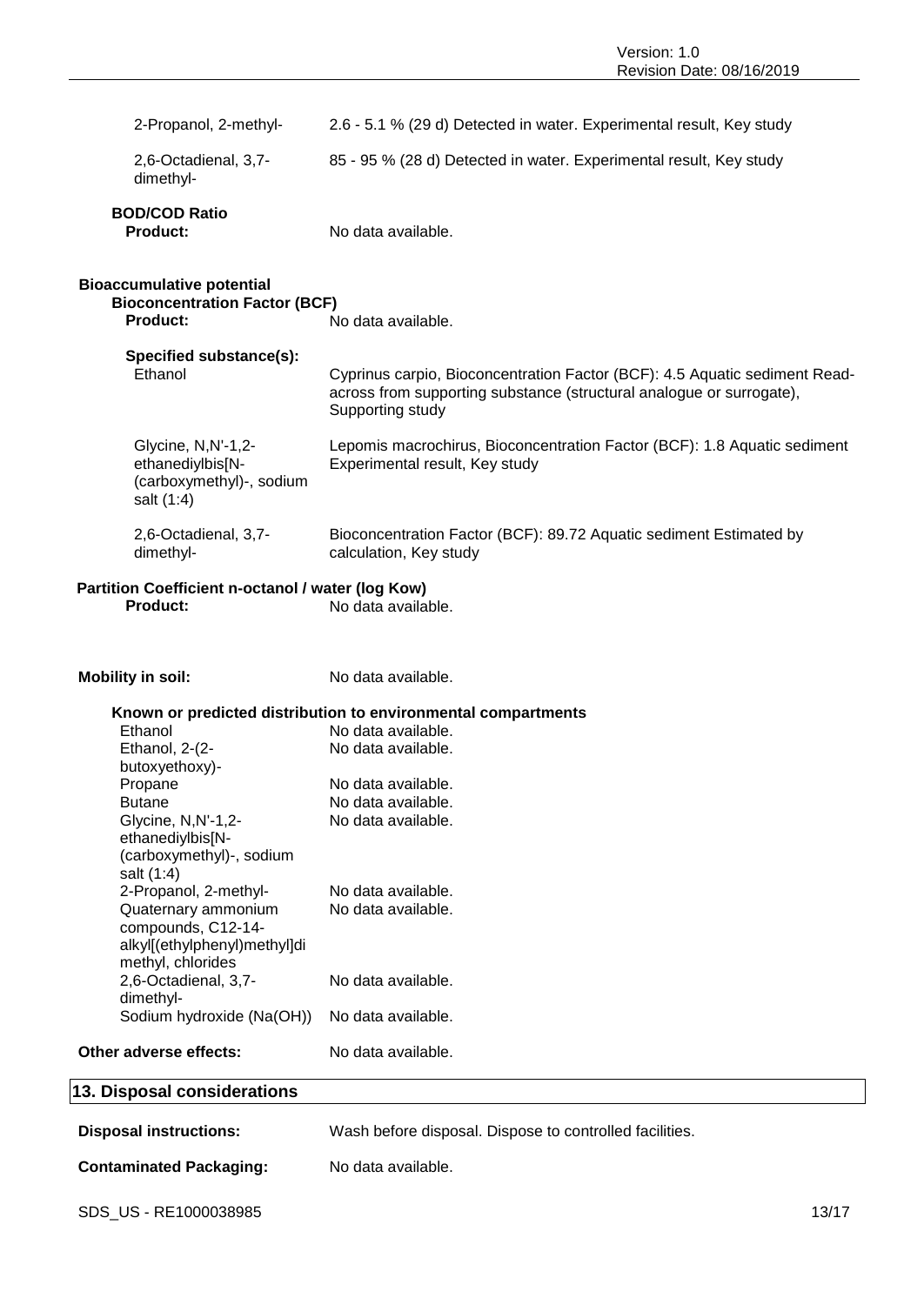### **14. Transport information**

### **DOT**

| <b>UN Number:</b><br><b>UN Proper Shipping Name:</b><br><b>Transport Hazard Class(es)</b><br>Class:                                         | <b>UN 1950</b><br>Aerosols, flammable<br>2.1            |
|---------------------------------------------------------------------------------------------------------------------------------------------|---------------------------------------------------------|
| Label(s):<br>Packing Group:<br>Marine Pollutant:                                                                                            | $\overline{\phantom{0}}$<br>$\mathbf{H}$<br><b>No</b>   |
| <b>Environmental Hazards:</b><br>Marine Pollutant                                                                                           | No<br>No                                                |
| Special precautions for user:                                                                                                               | Not regulated.                                          |
| <b>IMDG</b><br><b>UN Number:</b><br><b>UN Proper Shipping Name:</b><br><b>Transport Hazard Class(es)</b><br>Class:<br>Label(s):<br>EmS No.: | <b>UN 1950</b><br>Aerosols, flammable<br>$\overline{2}$ |
| Packing Group:                                                                                                                              |                                                         |
| <b>Environmental Hazards:</b><br><b>Marine Pollutant</b>                                                                                    | No<br><b>No</b>                                         |
| Special precautions for user:                                                                                                               | Not regulated.                                          |
| <b>IATA</b><br><b>UN Number:</b><br>Proper Shipping Name:<br>Transport Hazard Class(es):<br>Class:<br>Label(s):                             | <b>UN 1950</b><br>Aerosols, flammable<br>2.1            |
| Packing Group:                                                                                                                              |                                                         |
| <b>Environmental Hazards:</b><br><b>Marine Pollutant</b>                                                                                    | No<br>Nο                                                |
| Special precautions for user:                                                                                                               | Not regulated.                                          |

### **15. Regulatory information**

### **US Federal Regulations**

**Restrictions on use:** Not known.

### **TSCA Section 12(b) Export Notification (40 CFR 707, Subpt. D) US. OSHA Specifically Regulated Substances (29 CFR 1910.1001-1050)** None present or none present in regulated quantities.

### **CERCLA Hazardous Substance List (40 CFR 302.4):**

| <b>Chemical Identity</b> | <b>Reportable quantity</b> |
|--------------------------|----------------------------|
| Ethanol                  | lbs. 100                   |
| Propane                  | lbs. 100                   |

SDS\_US - RE1000038985 14/17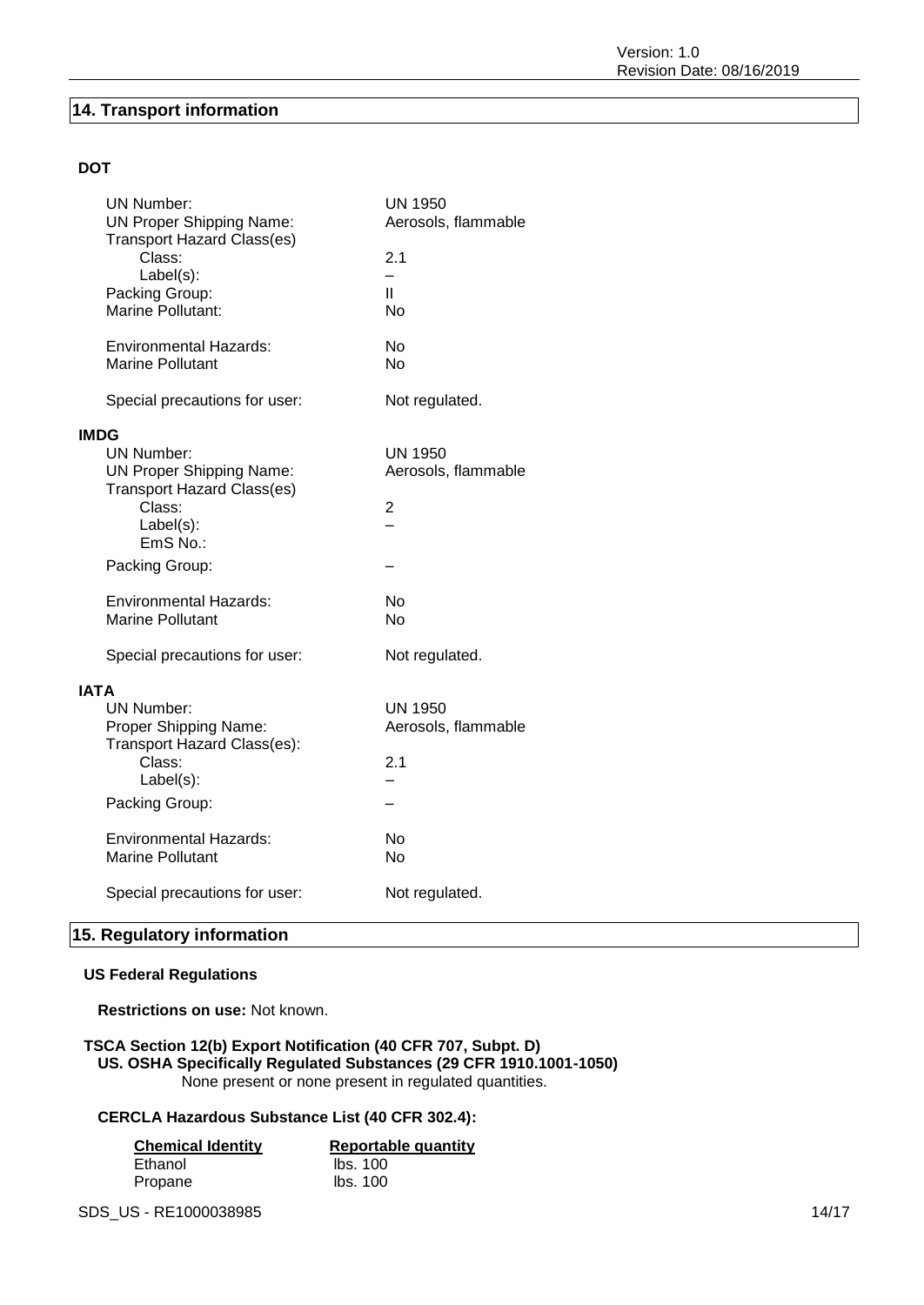| <b>Butane</b>         | lbs. 100  |
|-----------------------|-----------|
| 2-Propanol, 2-methyl- | lbs. 100  |
| Sodium hydroxide      | Ibs. 1000 |
| (Na(OH))              |           |
| Ammonium hydroxide    | Ibs. 1000 |
| ((NH4)(OH))           |           |

### **Superfund Amendments and Reauthorization Act of 1986 (SARA)**

### **Hazard categories**

Fire Hazard Immediate (Acute) Health Hazards Delayed (Chronic) Health Hazard Flammable aerosol Serious Eye Damage/Eye Irritation Skin sensitizer Specific Target Organ Toxicity - Repeated Exposure

### **SARA 302 Extremely Hazardous Substance**

None present or none present in regulated quantities.

### **SARA 304 Emergency Release Notification**

| <b>Chemical Identity</b> |           | <b>Reportable quantity</b> |  |
|--------------------------|-----------|----------------------------|--|
| Ethanol                  |           | lbs. 100                   |  |
| Ethanol,                 | $2-(2-$   |                            |  |
| butoxyethoxy)-           |           |                            |  |
| Propane                  |           | lbs. 100                   |  |
| <b>Butane</b>            |           | lbs. 100                   |  |
| 2-Propanol, 2-methyl-    |           | lbs. 100                   |  |
| Sodium                   | hydroxide | lbs. 1000                  |  |
| (Na(OH))                 |           |                            |  |
| Ethanol, 2-butoxy-       |           |                            |  |
| Ammonium                 |           | hydroxide lbs. 1000        |  |
| ((NH4)(OH))              |           |                            |  |

### **SARA 311/312 Hazardous Chemical**

| <b>Chemical Identity</b>            | <b>Threshold Planning Quantity</b> |
|-------------------------------------|------------------------------------|
| Ethanol                             | 10000 lbs                          |
| Ethanol, 2-(2-butoxyethoxy)-        | 10000 lbs                          |
| Propane                             | 10000 lbs                          |
| <b>Butane</b>                       | 10000 lbs                          |
| Glycine, N,N'-1,2-ethanediylbis[N-  | 10000 lbs                          |
| (carboxymethyl)-, sodium salt       |                                    |
| (1:4)                               |                                    |
| 2-Propanol, 2-methyl-               | 10000 lbs                          |
| Quaternary ammonium                 | 10000 lbs                          |
| compounds, C12-14-                  |                                    |
| alkyl[(ethylphenyl)methyl]dimethyl, |                                    |
| chlorides                           |                                    |
| 2,6-Octadienal, 3,7-dimethyl-       | 10000 lbs                          |
| Sodium hydroxide (Na(OH))           | 10000 lbs                          |
| Ethanol, 2-butoxy-                  | 10000 lbs                          |
| Ammonium hydroxide                  | 10000 lbs                          |
| ((NH4)(OH))                         |                                    |

**Reporting** 

### **SARA 313 (TRI Reporting)**

|                          | Reporting     |
|--------------------------|---------------|
|                          | threshold for |
| <b>Chemical Identity</b> | other users   |
| Ethanol, $2-(2-$         | N230 lbs      |
| butoxyethoxy)-           |               |

**Reporting threshold for manufacturing and processing**  $N230$  lbs.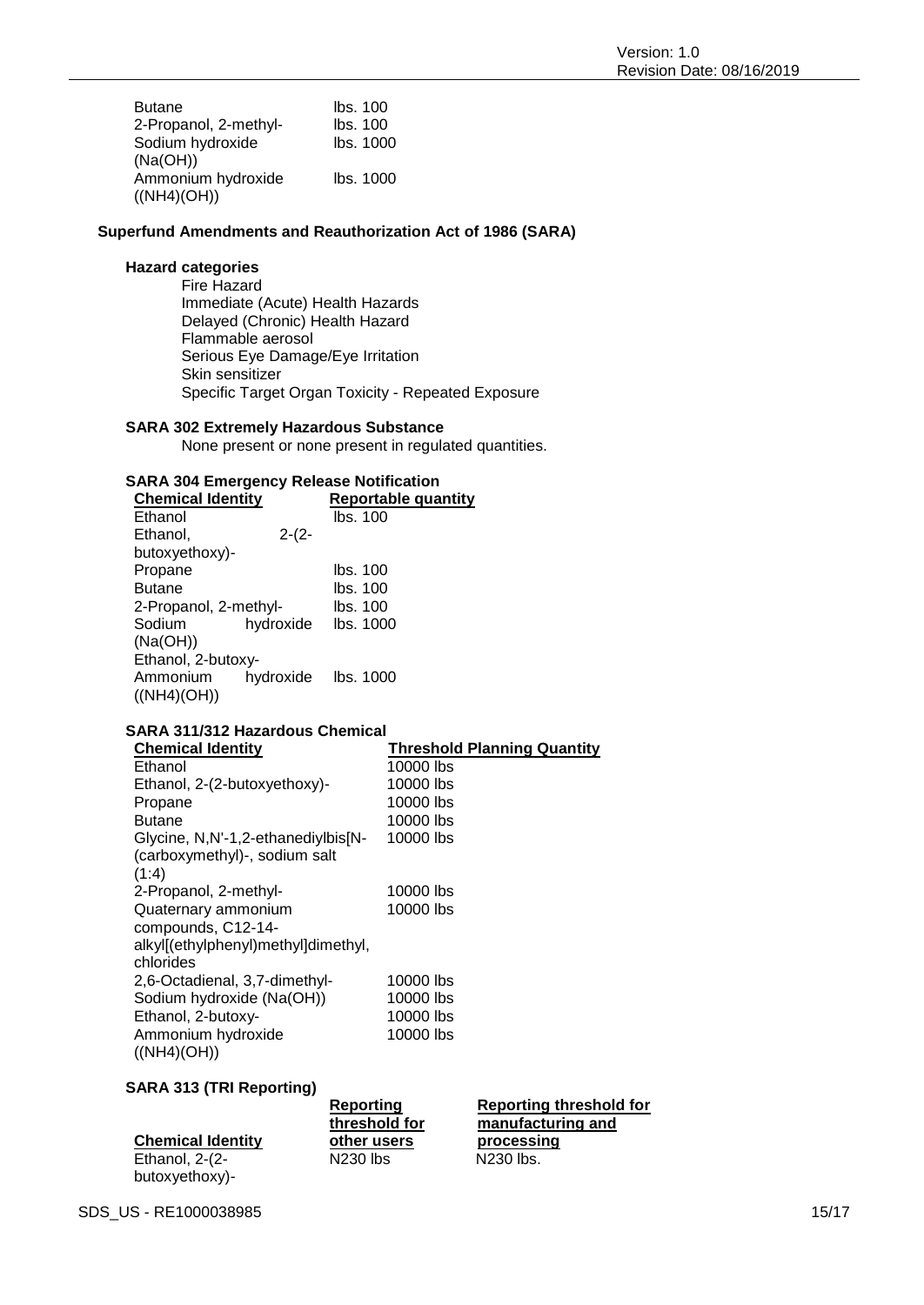#### **Clean Air Act (CAA) Section 112(r) Accidental Release Prevention (40 CFR 68.130): Clean Water Act Section 311 Hazardous Substances (40 CFR 117.3) US State Regulations**

### **US. California Proposition 65**

No ingredient requiring a warning under CA Prop 65.

### **US. New Jersey Worker and Community Right-to-Know Act**

#### **Chemical Identity Ethanol** Ethanol, 2-(2-butoxyethoxy)- Propane Butane

#### **US. Massachusetts RTK - Substance List**

**Chemical Identity** Glycine, N,N-bis(carboxymethyl)-, sodium salt (1:3)

### **US. Pennsylvania RTK - Hazardous Substances**

**Chemical Identity** Ethanol Ethanol, 2-(2-butoxyethoxy)- Propane Butane

### **US. Rhode Island RTK**

No ingredient regulated by RI Right-to-Know Law present.

### **International regulations**

#### **Montreal protocol**

Not applicable

#### **Stockholm convention**

Not applicable

### **Rotterdam convention**

Not applicable

#### **Kyoto protocol**

Not applicable